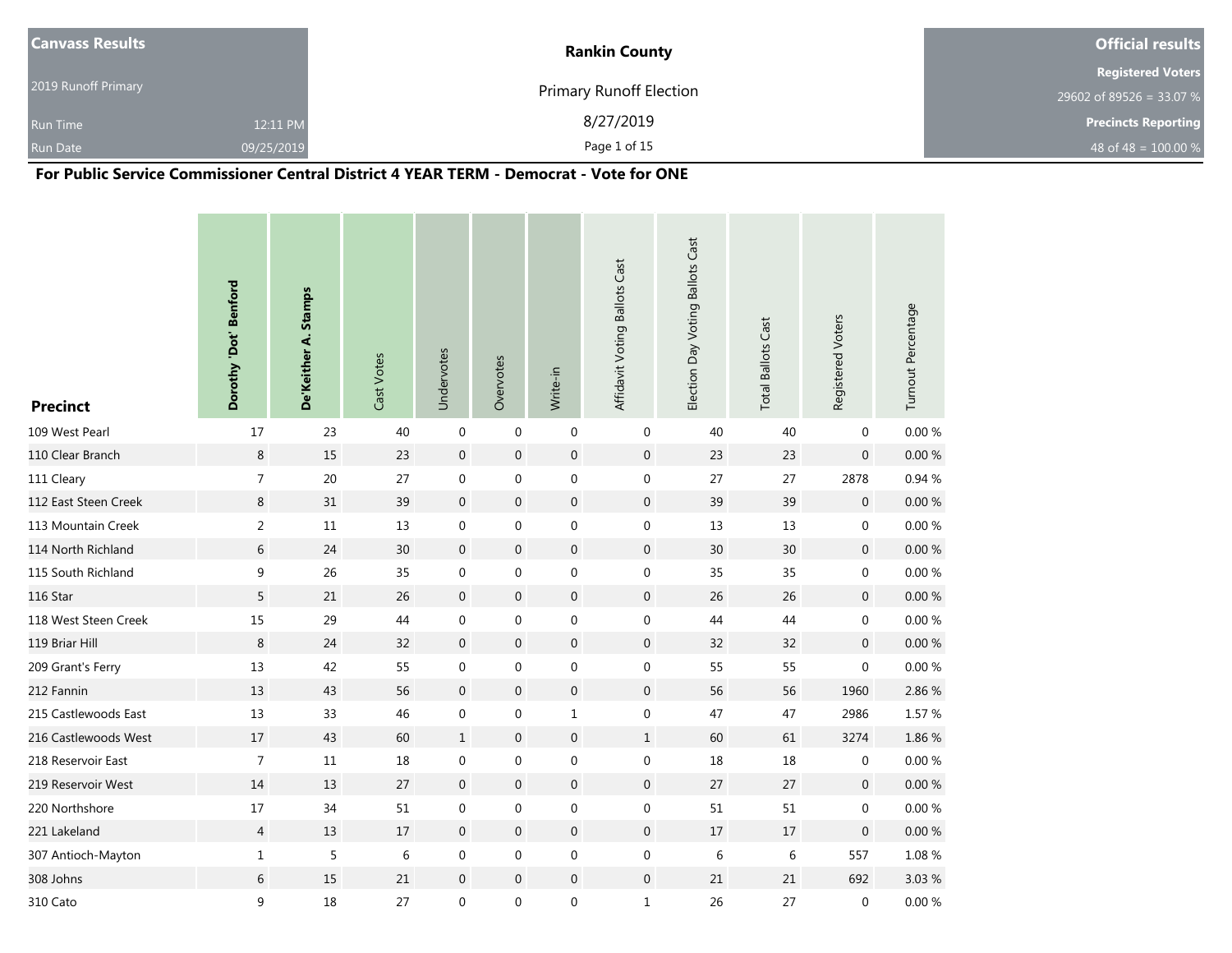| <b>Canvass Results</b> |            | <b>Rankin County</b>           | <b>Official results</b>    |
|------------------------|------------|--------------------------------|----------------------------|
|                        |            |                                | <b>Registered Voters</b>   |
| 2019 Runoff Primary    |            | <b>Primary Runoff Election</b> | 29602 of 89526 = 33.07 %   |
| <b>Run Time</b>        | 12:11 PM   | 8/27/2019                      | <b>Precincts Reporting</b> |
| <b>Run Date</b>        | 09/25/2019 | Page 2 of 15                   | 48 of 48 = $100.00\%$      |

### **For Public Service Commissioner Central District 4 YEAR TERM - Democrat - Vote for ONE**

| <b>Precinct</b>        | Dorothy 'Dot' Benford | De'Keither A. Stamps | Cast Votes     | Undervotes       | Overvotes        | Write-in         | Affidavit Voting Ballots Cast | Election Day Voting Ballots Cast | <b>Total Ballots Cast</b> | Registered Voters | Turnout Percentage |
|------------------------|-----------------------|----------------------|----------------|------------------|------------------|------------------|-------------------------------|----------------------------------|---------------------------|-------------------|--------------------|
| 312 Dry Creek          | $27$                  | 78                   | 105            | $\boldsymbol{0}$ | $\boldsymbol{0}$ | $\boldsymbol{0}$ | $\mathsf{O}\xspace$           | 105                              | 105                       | $\boldsymbol{0}$  | $0.00 \%$          |
| 318 Puckett            | 3                     | $12\,$               | 15             | $\boldsymbol{0}$ | $\boldsymbol{0}$ | $\boldsymbol{0}$ | $\boldsymbol{0}$              | 15                               | 15                        | $\boldsymbol{0}$  | $0.00\ \%$         |
| 321 South Brandon      | $\overline{4}$        | 5                    | $\overline{9}$ | $\boldsymbol{0}$ | $\mathbf 0$      | $\mathbf{1}$     | $\mathbf 0$                   | $10\,$                           | $10\,$                    | $\boldsymbol{0}$  | $0.00 \%$          |
| 323 Greenfield         | 23                    | 60                   | 83             | $\boldsymbol{0}$ | $\boldsymbol{0}$ | $\boldsymbol{0}$ | $\boldsymbol{0}$              | 83                               | 83                        | $\boldsymbol{0}$  | 0.00%              |
| 324 Brandon Central    | 6                     | 21                   | 27             | $\boldsymbol{0}$ | $\mathbf 0$      | $\mathbf{1}$     | $\mathsf{O}\xspace$           | 28                               | 28                        | $\mathbf 0$       | $0.00\ \%$         |
| 325 Highlands          | $13\,$                | 40                   | 53             | $\boldsymbol{0}$ | 0                | $\boldsymbol{0}$ | $\boldsymbol{0}$              | 53                               | 53                        | $\boldsymbol{0}$  | $0.00~\%$          |
| 329 Brandon City Hall  | 29                    | 88                   | 117            | $\mathbf{0}$     | $\mathbf 0$      | $\boldsymbol{0}$ | $\mathbf{0}$                  | 117                              | 117                       | $\boldsymbol{0}$  | 0.00%              |
| 407 Pisgah             | 19                    | 25                   | 44             | $\boldsymbol{0}$ | $\boldsymbol{0}$ | $\boldsymbol{0}$ | $\boldsymbol{0}$              | 44                               | 44                        | 965               | 4.56 %             |
| 408 Oakdale            | $17$                  | 55                   | 72             | $\boldsymbol{0}$ | $\mathbf 0$      | $\boldsymbol{0}$ | $\mathbf{1}$                  | $71\,$                           | 72                        | 2970              | 2.42 %             |
| 409 Shiloh             | $\sqrt{2}$            | 14                   | 16             | $\pmb{0}$        | 0                | $\boldsymbol{0}$ | $\boldsymbol{0}$              | 16                               | 16                        | 0                 | 0.00%              |
| 410 Crossroads         | $\mathbf{0}$          | $\overline{4}$       | $\overline{4}$ | $\boldsymbol{0}$ | $\mathbf 0$      | $\boldsymbol{0}$ | $\mathbf 0$                   | $\overline{4}$                   | $\overline{4}$            | $\mathbf 0$       | 0.00%              |
| 411 Leesburg           | $\overline{2}$        | 3                    | 5              | 0                | 0                | $\boldsymbol{0}$ | $\boldsymbol{0}$              | 5                                | 5                         | 701               | 0.71%              |
| 412 North Brandon      | 25                    | 84                   | 109            | $\mathbf 0$      | $\boldsymbol{0}$ | $\boldsymbol{0}$ | $\mathbf 0$                   | 109                              | 109                       | $\boldsymbol{0}$  | 0.00%              |
| 413 East Crossgates    | $\overline{7}$        | 21                   | 28             | $\boldsymbol{0}$ | $\mathbf 0$      | $\boldsymbol{0}$ | $\boldsymbol{0}$              | 28                               | 28                        | 0                 | $0.00~\%$          |
| 414 Pelahatchie        | 25                    | 47                   | 72             | $\boldsymbol{0}$ | $\boldsymbol{0}$ | $\overline{2}$   | $\overline{2}$                | 72                               | $74$                      | 1900              | 3.89%              |
| 418 West Crossgates    | $10\,$                | 24                   | 34             | $\boldsymbol{0}$ | 0                | $\boldsymbol{0}$ | $\boldsymbol{0}$              | 34                               | 34                        | 2295              | 1.48 %             |
| 419 Northeast Brandon  | 27                    | 56                   | 83             | $\boldsymbol{0}$ | $\mathbf{1}$     | $\boldsymbol{0}$ | $\mathbf 0$                   | 84                               | 84                        | $\boldsymbol{0}$  | $0.00\ \%$         |
| 506 Flowood Library    | 16                    | 37                   | 53             | $\boldsymbol{0}$ | $\mathbf 0$      | $\boldsymbol{0}$ | $\boldsymbol{0}$              | 53                               | 53                        | 2890              | 1.83 %             |
| 508 Eldorado           | 17                    | 29                   | 46             | $\boldsymbol{0}$ | $\mathbf 0$      | $\boldsymbol{0}$ | $\mathbf 0$                   | 46                               | 46                        | $\boldsymbol{0}$  | 0.00%              |
| 509 Liberty            | 9                     | 19                   | 28             | $\boldsymbol{0}$ | $\boldsymbol{0}$ | $\boldsymbol{0}$ | $\boldsymbol{0}$              | 28                               | 28                        | 2710              | $1.03~\%$          |
| 510 Cunningham Heights | 6                     | 16                   | 22             | $\mathbf{0}$     | $\mathbf{0}$     | $\mathbf 0$      | $\mathbf{1}$                  | 21                               | 22                        | $\mathbf 0$       | $0.00\ \%$         |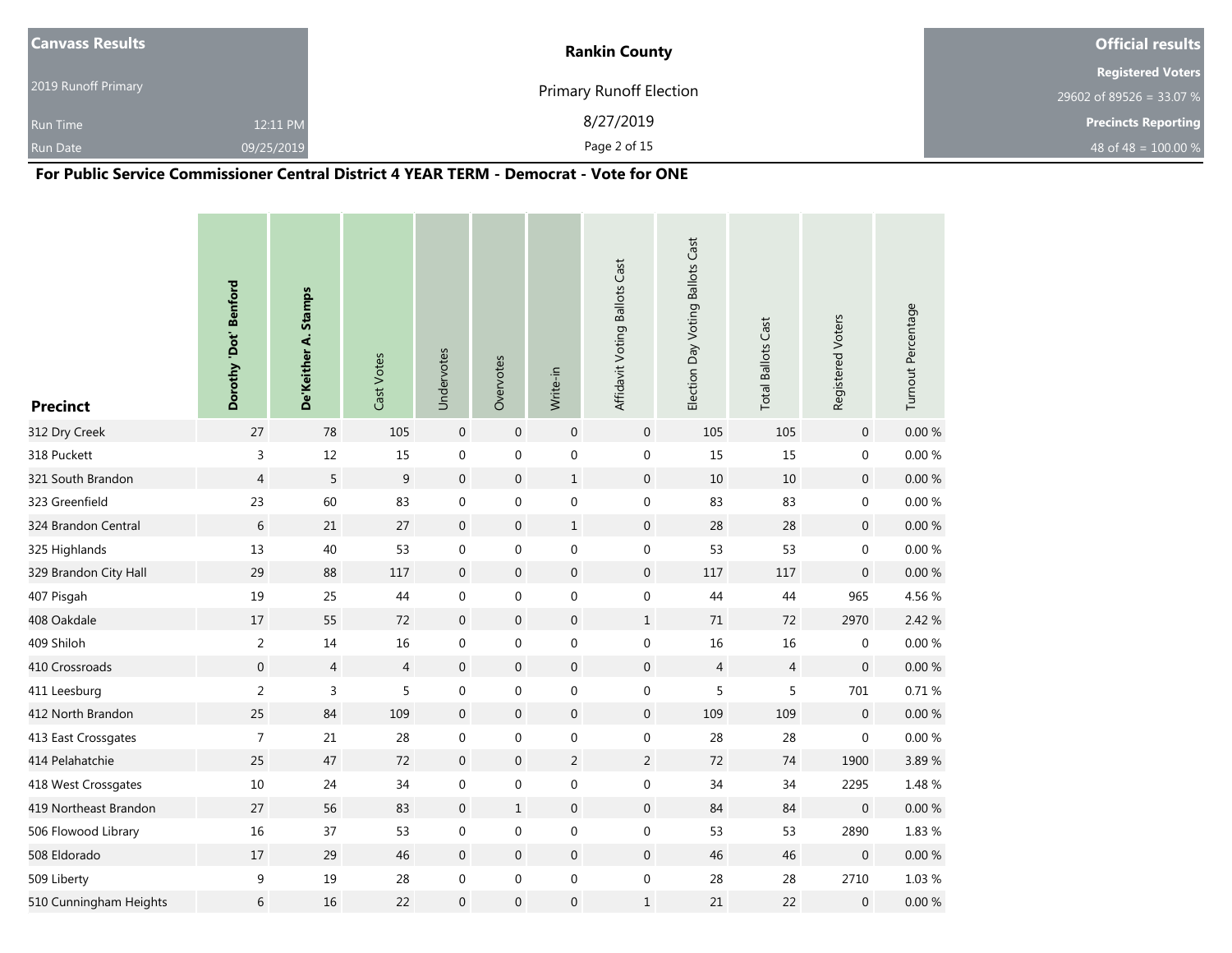| <b>Canvass Results</b> |            | <b>Rankin County</b>           | <b>Official results</b>    |
|------------------------|------------|--------------------------------|----------------------------|
|                        |            |                                | <b>Registered Voters</b>   |
| 2019 Runoff Primary    |            | <b>Primary Runoff Election</b> | 29602 of 89526 = 33.07 %   |
| <b>Run Time</b>        | 12:11 PM   | 8/27/2019                      | <b>Precincts Reporting</b> |
| Run Date               | 09/25/2019 | Page 3 of 15                   | 48 of 48 = $100.00\%$      |

**For Public Service Commissioner Central District 4 YEAR TERM - Democrat - Vote for ONE**

| <b>Precinct</b>    | 'Dot' Benford<br>Dorothy | De'Keither A. Stamps | Cast Votes | Undervotes   | Overvotes    | Write-in         | Affidavit Voting Ballots Cast | Election Day Voting Ballots Cast | Cast<br><b>Ballots</b><br>Total I | Registered Voters | Turnout Percentage |
|--------------------|--------------------------|----------------------|------------|--------------|--------------|------------------|-------------------------------|----------------------------------|-----------------------------------|-------------------|--------------------|
| 512 Crest Park     | 8                        | 20                   | 28         | $\mathbf 0$  | $\mathbf 0$  | $\mathbf 0$      | $\pmb{0}$                     | 28                               | 28                                | $\mathbf 0$       | 0.00%              |
| 514 North Mclaurin | $\overline{2}$           | $\overline{4}$       | 6          | $\mathbf 0$  | $\mathbf 0$  | $\mathbf 0$      | $\overline{0}$                | 6                                | 6                                 | $\mathbf 0$       | $0.00\ \%$         |
| 515 South Mclaurin | $\overline{4}$           | 9                    | 13         | $\mathbf 0$  | $\mathbf 0$  | $\boldsymbol{0}$ | 0                             | 13                               | 13                                | 0                 | $0.00~\%$          |
| 516 Springhill     | $\overline{4}$           | 10                   | 14         | $\mathbf 0$  | $\mathbf 0$  | $\mathbf 0$      | $\mathbf{0}$                  | 14                               | 14                                | $\mathbf 0$       | $0.00\ \%$         |
| 520 South Pearson  | 33                       | 96                   | 129        | $\mathbf 0$  | $\mathbf 0$  | $\boldsymbol{0}$ | 0                             | 129                              | 129                               | $\mathbf 0$       | $0.00\ \%$         |
| 523 City Hall      | 11                       | 15                   | 26         | $\mathbf{0}$ | $\mathbf{0}$ | $\mathbf{0}$     | $\mathbf 0$                   | 26                               | 26                                | $\mathbf 0$       | 0.00%              |
| <b>Totals</b>      | 548                      | 1386                 | 1934       | $\mathbf 1$  | $\mathbf{1}$ | 5                | 6                             | 1935                             | 1941                              | 26778             | 7.25 %             |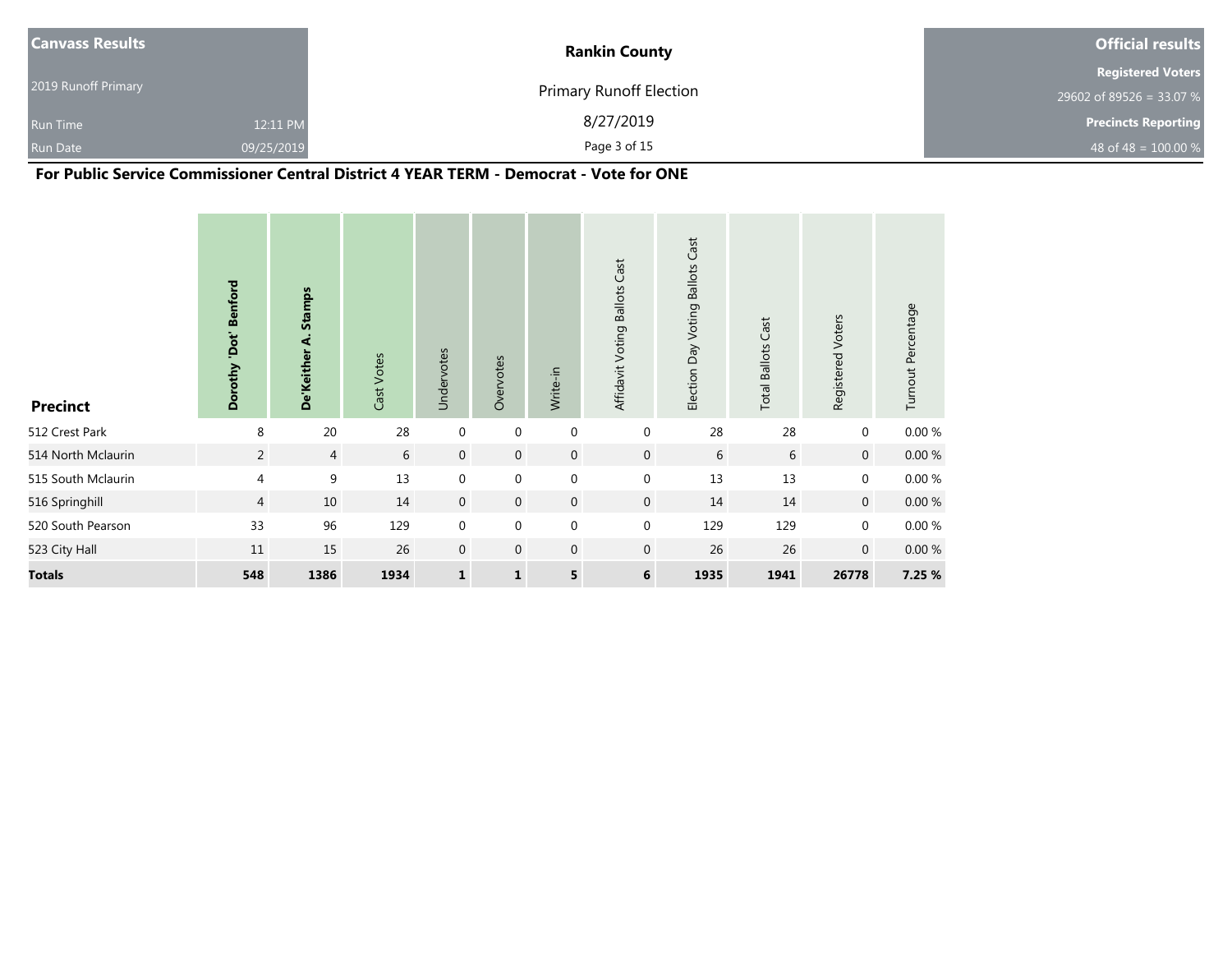| <b>Canvass Results</b> |            | <b>Rankin County</b>           | <b>Official results</b>    |
|------------------------|------------|--------------------------------|----------------------------|
|                        |            |                                | <b>Registered Voters</b>   |
| 2019 Runoff Primary    |            | <b>Primary Runoff Election</b> | 29602 of 89526 = 33.07 %   |
| <b>Run Time</b>        | 12:11 PM   | 8/27/2019                      | <b>Precincts Reporting</b> |
| <b>Run Date</b>        | 09/25/2019 | Page 4 of 15                   | 48 of 48 = $100.00\%$      |

# **For State Of Mississippi Governor 4 YEAR TERM - Republican - Vote for ONE**

| <b>Precinct</b>      | <b>Tate Reeves</b> | Bill Waller Jr. | Cast Votes | Undervotes       | Overvotes        | Write-in         | Affidavit Voting Ballots Cast | Election Day Voting Ballots Cast | <b>Total Ballots Cast</b> | Registered Voters | Turnout Percentage |
|----------------------|--------------------|-----------------|------------|------------------|------------------|------------------|-------------------------------|----------------------------------|---------------------------|-------------------|--------------------|
| 109 West Pearl       | 143                | 102             | 245        | $\mathbf 0$      | $\mathbf 0$      | 1                | 4                             | 242                              | 246                       | 1843              | 13.35 %            |
| 110 Clear Branch     | 192                | 113             | 305        | $\sqrt{2}$       | $\mathbf 0$      | $\boldsymbol{0}$ | $\,1$                         | 306                              | 307                       | 966               | 31.78 %            |
| 111 Cleary           | 415                | 312             | 727        | 4                | 0                | $\boldsymbol{0}$ | $\mathsf{3}$                  | 728                              | 731                       | 1850              | 39.51 %            |
| 112 East Steen Creek | 459                | 418             | 877        | $\mathbf{1}$     | $\overline{0}$   | $\mathbf{1}$     | $\boldsymbol{0}$              | 879                              | 879                       | $\mathbf 0$       | $0.00\ \%$         |
| 113 Mountain Creek   | 117                | 83              | 200        | $\mathbf 0$      | $\mathbf 0$      | $\boldsymbol{0}$ | $\mathsf{3}$                  | 197                              | 200                       | 553               | 36.17%             |
| 114 North Richland   | 231                | 187             | 418        | 2                | $\boldsymbol{0}$ | $\boldsymbol{0}$ | $\overline{2}$                | 418                              | 420                       | 1737              | 24.18 %            |
| 115 South Richland   | 406                | 318             | 724        | $\boldsymbol{0}$ | 0                | $\boldsymbol{0}$ | $\mathsf{3}$                  | 721                              | 724                       | 3265              | 22.17 %            |
| 116 Star             | 197                | 133             | 330        | $\boldsymbol{0}$ | $\mathbf 0$      | $\boldsymbol{0}$ | $\overline{2}$                | 328                              | 330                       | 1062              | 31.07 %            |
| 118 West Steen Creek | 429                | 370             | 799        | $\mathbf{1}$     | $\pmb{0}$        | $\overline{a}$   | 4                             | 798                              | 802                       | 2653              | 30.23 %            |
| 119 Briar Hill       | 136                | 106             | 242        | $\boldsymbol{0}$ | $\mathbf 0$      | $\boldsymbol{0}$ | $\,1$                         | 241                              | 242                       | 926               | 26.13 %            |
| 209 Grant's Ferry    | 365                | 662             | 1027       | $\mathbf{1}$     | $\pmb{0}$        | $\pmb{0}$        | 6                             | 1022                             | 1028                      | 3257              | 31.56 %            |
| 212 Fannin           | 294                | 401             | 695        | $\overline{c}$   | $\mathbf{0}$     | $\boldsymbol{0}$ | $\overline{5}$                | 692                              | 697                       | $\mathbf 0$       | 0.00 %             |
| 215 Castlewoods East | 334                | 633             | 967        | $\overline{c}$   | $\mathbf 0$      | 1                | 6                             | 964                              | 970                       | $\mathbf 0$       | 0.00 %             |
| 216 Castlewoods West | 360                | 618             | 978        | $\mathbf{1}$     | $\overline{0}$   | $\boldsymbol{0}$ | $\boldsymbol{6}$              | 973                              | 979                       | $\mathbf 0$       | $0.00 \%$          |
| 218 Reservoir East   | 285                | 432             | 717        | $\overline{2}$   | 0                | $\mathbf 1$      | $\mathsf{3}$                  | 717                              | 720                       | 1634              | 44.06%             |
| 219 Reservoir West   | 283                | 362             | 645        | $\mathbf{1}$     | $\mathbf{0}$     | $\mathbf{1}$     | 5                             | 642                              | 647                       | 1882              | 34.38 %            |
| 220 Northshore       | 427                | 582             | 1009       | 3                | $\boldsymbol{0}$ | $\boldsymbol{0}$ | 6                             | 1006                             | 1012                      | 2641              | 38.32 %            |
| 221 Lakeland         | 122                | 232             | 354        | $\mathbf 0$      | $\boldsymbol{0}$ | $\boldsymbol{0}$ | $\mathbf{1}$                  | 353                              | 354                       | 997               | 35.51 %            |
| 307 Antioch-Mayton   | 103                | 102             | 205        | $\boldsymbol{0}$ | 0                | $\boldsymbol{0}$ | $\boldsymbol{0}$              | 205                              | 205                       | 0                 | $0.00 \%$          |
| 308 Johns            | 143                | 108             | 251        | $\mathbf 0$      | $\boldsymbol{0}$ | $\mathbf{1}$     | $\mathbf 0$                   | 252                              | 252                       | $\mathbf 0$       | 0.00%              |
| 310 Cato             | 212                | 166             | 378        | $\boldsymbol{0}$ | 0                | 1                | $\boldsymbol{0}$              | 379                              | 379                       | 1139              | 33.27 %            |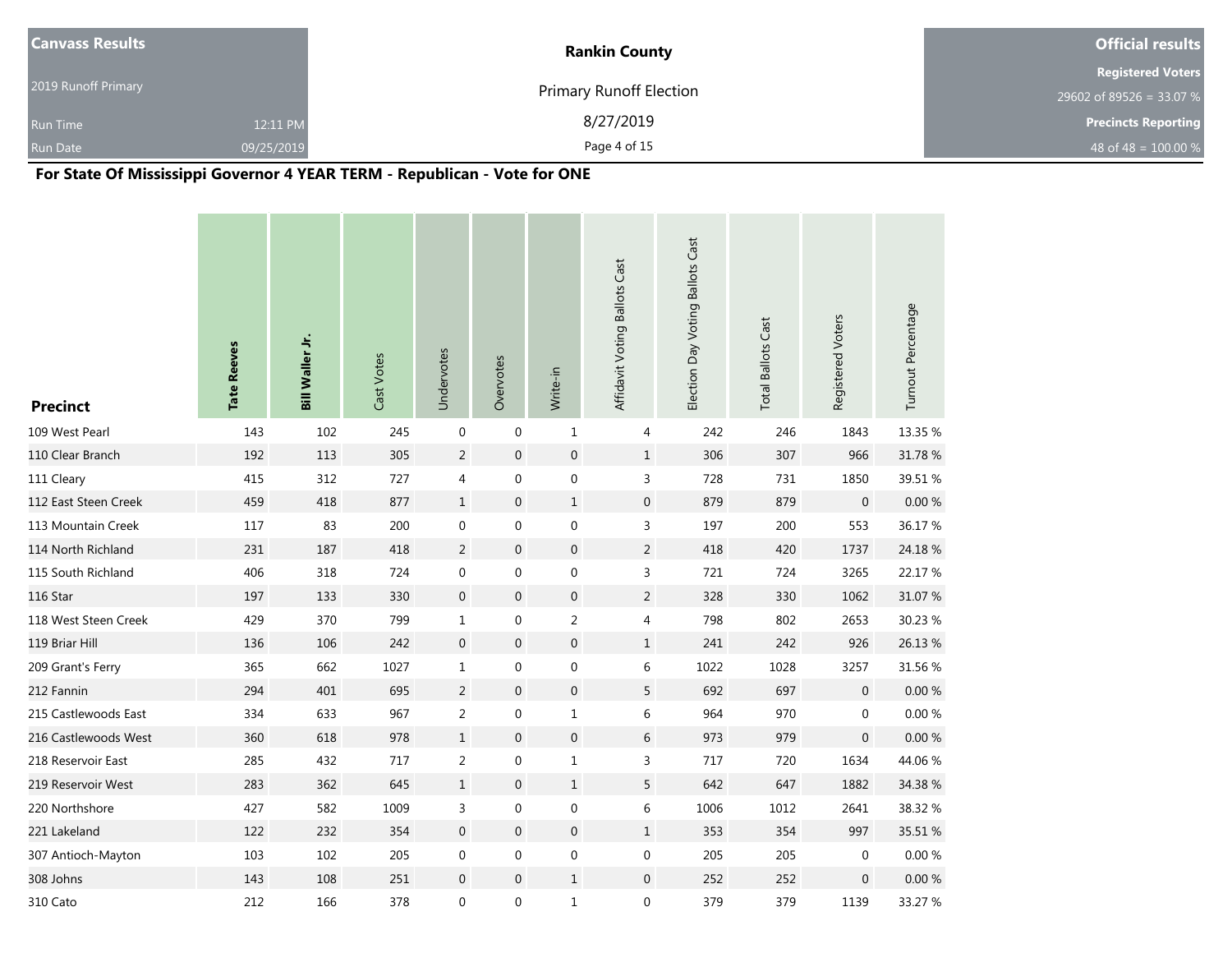| <b>Canvass Results</b> |            | <b>Rankin County</b>           | <b>Official results</b>    |
|------------------------|------------|--------------------------------|----------------------------|
|                        |            |                                | <b>Registered Voters</b>   |
| 2019 Runoff Primary    |            | <b>Primary Runoff Election</b> | 29602 of 89526 = 33.07 %   |
| <b>Run Time</b>        | 12:11 PM   | 8/27/2019                      | <b>Precincts Reporting</b> |
| <b>Run Date</b>        | 09/25/2019 | Page 5 of 15                   | 48 of 48 = $100.00\%$      |

# **For State Of Mississippi Governor 4 YEAR TERM - Republican - Vote for ONE**

| <b>Precinct</b>        | <b>Tate Reeves</b> | Bill Waller Jr. | Cast Votes | Undervotes       | Overvotes        | Write-in         | Affidavit Voting Ballots Cast | Election Day Voting Ballots Cast | <b>Total Ballots Cast</b> | Registered Voters | Turnout Percentage |
|------------------------|--------------------|-----------------|------------|------------------|------------------|------------------|-------------------------------|----------------------------------|---------------------------|-------------------|--------------------|
| 312 Dry Creek          | 177                | 104             | 281        | $\overline{2}$   | $\mathbf 0$      | $\mathbf{1}$     | $\mathbf{1}$                  | 283                              | 284                       | 1643              | 17.29 %            |
| 318 Puckett            | 131                | 125             | 256        | $\boldsymbol{0}$ | $\boldsymbol{0}$ | $\boldsymbol{0}$ | $\boldsymbol{0}$              | 256                              | 256                       | 687               | 37.26 %            |
| 321 South Brandon      | 189                | 149             | 338        | $\overline{0}$   | $\boldsymbol{0}$ | $\boldsymbol{0}$ | $\boldsymbol{0}$              | 338                              | 338                       | 1107              | 30.53 %            |
| 323 Greenfield         | 307                | 278             | 585        | $\boldsymbol{0}$ | 0                | $\boldsymbol{0}$ | 3                             | 582                              | 585                       | 2823              | 20.72 %            |
| 324 Brandon Central    | 284                | 442             | 726        | $\overline{0}$   | $\boldsymbol{0}$ | $\overline{2}$   | $\mathsf{3}$                  | 725                              | 728                       | 1750              | 41.60 %            |
| 325 Highlands          | 200                | 244             | 444        | $\boldsymbol{0}$ | 0                | $\boldsymbol{0}$ | $1\,$                         | 443                              | 444                       | 2268              | 19.58 %            |
| 329 Brandon City Hall  | 568                | 779             | 1347       | $\mathbf{1}$     | $\boldsymbol{0}$ | $\mathbf{1}$     | 19                            | 1330                             | 1349                      | 4930              | 27.36 %            |
| 407 Pisgah             | 148                | 120             | 268        | $\boldsymbol{0}$ | 0                | 1                | $\boldsymbol{0}$              | 269                              | 269                       | $\mathbf 0$       | $0.00\ \%$         |
| 408 Oakdale            | 502                | 501             | 1003       | $\mathbf{1}$     | $\overline{0}$   | $\boldsymbol{0}$ | 15                            | 989                              | 1004                      | $\mathbf 0$       | 0.00%              |
| 409 Shiloh             | 52                 | 72              | 124        | $1\,$            | 0                | $\boldsymbol{0}$ | $\boldsymbol{0}$              | 125                              | 125                       | 313               | 39.94 %            |
| 410 Crossroads         | 174                | 111             | 285        | $\mathbf 0$      | $\boldsymbol{0}$ | $\boldsymbol{0}$ | $\boldsymbol{0}$              | 285                              | 285                       | 628               | 45.38 %            |
| 411 Leesburg           | 190                | 122             | 312        | $\boldsymbol{0}$ | 0                | $\boldsymbol{0}$ | $\mathsf{3}$                  | 309                              | 312                       | $\mathbf 0$       | 0.00 %             |
| 412 North Brandon      | 306                | 463             | 769        | $\mathsf{3}$     | $\boldsymbol{0}$ | $\boldsymbol{0}$ | 5                             | 767                              | 772                       | 2477              | 31.17 %            |
| 413 East Crossgates    | 500                | 811             | 1311       | 2                | 0                | 4                | 9                             | 1308                             | 1317                      | 2928              | 44.98%             |
| 414 Pelahatchie        | 362                | 309             | 671        | $\mathsf{3}$     | $\mathbf{1}$     | $\mathbf 1$      | $\overline{4}$                | 672                              | 676                       | $\mathbf 0$       | $0.00\ \%$         |
| 418 West Crossgates    | 444                | 508             | 952        | $\mathbf 0$      | 0                | $\overline{c}$   | 5                             | 949                              | 954                       | 0                 | 0.00%              |
| 419 Northeast Brandon  | 452                | 571             | 1023       | $\mathbf 0$      | $\mathbf 0$      | $\mathbf 1$      | $\overline{2}$                | 1022                             | 1024                      | 2553              | 40.11 %            |
| 506 Flowood Library    | 344                | 465             | 809        | $\boldsymbol{0}$ | 0                | 0                | 0                             | 809                              | 809                       | 0                 | 0.00%              |
| 508 Eldorado           | 283                | 371             | 654        | $\overline{2}$   | $\overline{0}$   | $\boldsymbol{0}$ | $6\,$                         | 650                              | 656                       | 2302              | 28.50 %            |
| 509 Liberty            | 340                | 513             | 853        | $\mathbf{1}$     | 0                | 1                | $\sqrt{2}$                    | 853                              | 855                       | $\pmb{0}$         | 0.00%              |
| 510 Cunningham Heights | 144                | 121             | 265        | $\boldsymbol{0}$ | $\mathbf 0$      | $\boldsymbol{0}$ | $\mathbf{1}$                  | 264                              | 265                       | 1071              | 24.74 %            |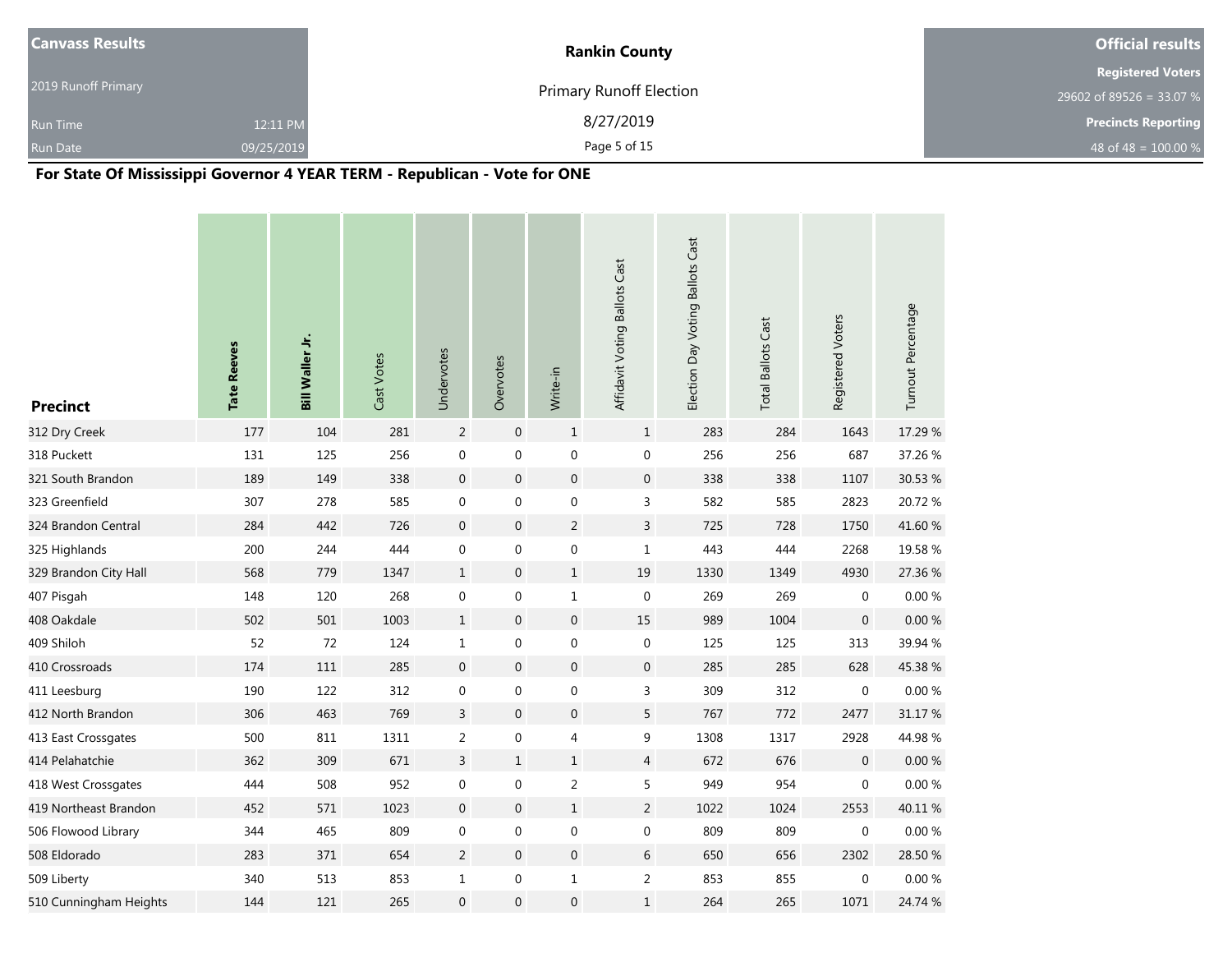| <b>Canvass Results</b> |            | <b>Rankin County</b>           | <b>Official results</b>    |
|------------------------|------------|--------------------------------|----------------------------|
|                        |            |                                | <b>Registered Voters</b>   |
| 2019 Runoff Primary    |            | <b>Primary Runoff Election</b> | 29602 of 89526 = 33.07 %   |
| <b>Run Time</b>        | 12:11 PM   | 8/27/2019                      | <b>Precincts Reporting</b> |
| <b>Run Date</b>        | 09/25/2019 | Page 6 of 15                   | 48 of 48 = $100.00\%$      |

# **For State Of Mississippi Governor 4 YEAR TERM - Republican - Vote for ONE**

| <b>Precinct</b>    | <b>Tate Reeves</b> | Bill Waller Jr. | Cast Votes | Undervotes       | Overvotes    | Write-in       | Affidavit Voting Ballots Cast | Election Day Voting Ballots Cast | <b>Total Ballots Cast</b> | Registered Voters | Turnout Percentage |
|--------------------|--------------------|-----------------|------------|------------------|--------------|----------------|-------------------------------|----------------------------------|---------------------------|-------------------|--------------------|
| 512 Crest Park     | 238                | 218             | 456        | $\mathbf 0$      | $\mathbf 0$  | $\mathbf 1$    | $\mathbf 0$                   | 457                              | 457                       | 1845              | 24.77 %            |
| 514 North Mclaurin | 172                | 134             | 306        | $\mathbf{1}$     | $\mathbf 0$  | $\overline{2}$ | $\overline{2}$                | 307                              | 309                       | 1074              | 28.77 %            |
| 515 South Mclaurin | 184                | 154             | 338        | $\mathbf 0$      | $\mathbf 0$  | $\mathbf 0$    | $\boldsymbol{0}$              | 338                              | 338                       | 1341              | 25.21 %            |
| 516 Springhill     | 277                | 336             | 613        | $\mathbf 0$      | $\mathbf 0$  | $\mathbf 0$    | 5                             | 608                              | 613                       | 1366              | 44.88%             |
| 520 South Pearson  | 58                 | 27              | 85         | $\boldsymbol{0}$ | $\mathbf 0$  | $\mathbf 0$    | $\boldsymbol{0}$              | 85                               | 85                        | 1260              | 6.75 %             |
| 523 City Hall      | 221                | 206             | 427        | $\mathbf 0$      | $\mathbf 0$  | $\mathbf{1}$   | $\mathbf 0$                   | 428                              | 428                       | 1977              | 21.65 %            |
| <b>Totals</b>      | 12900              | 14694           | 27594      | 39               | $\mathbf{1}$ | 27             | 147                           | 27514                            | 27661                     | 62748             | 44.08 %            |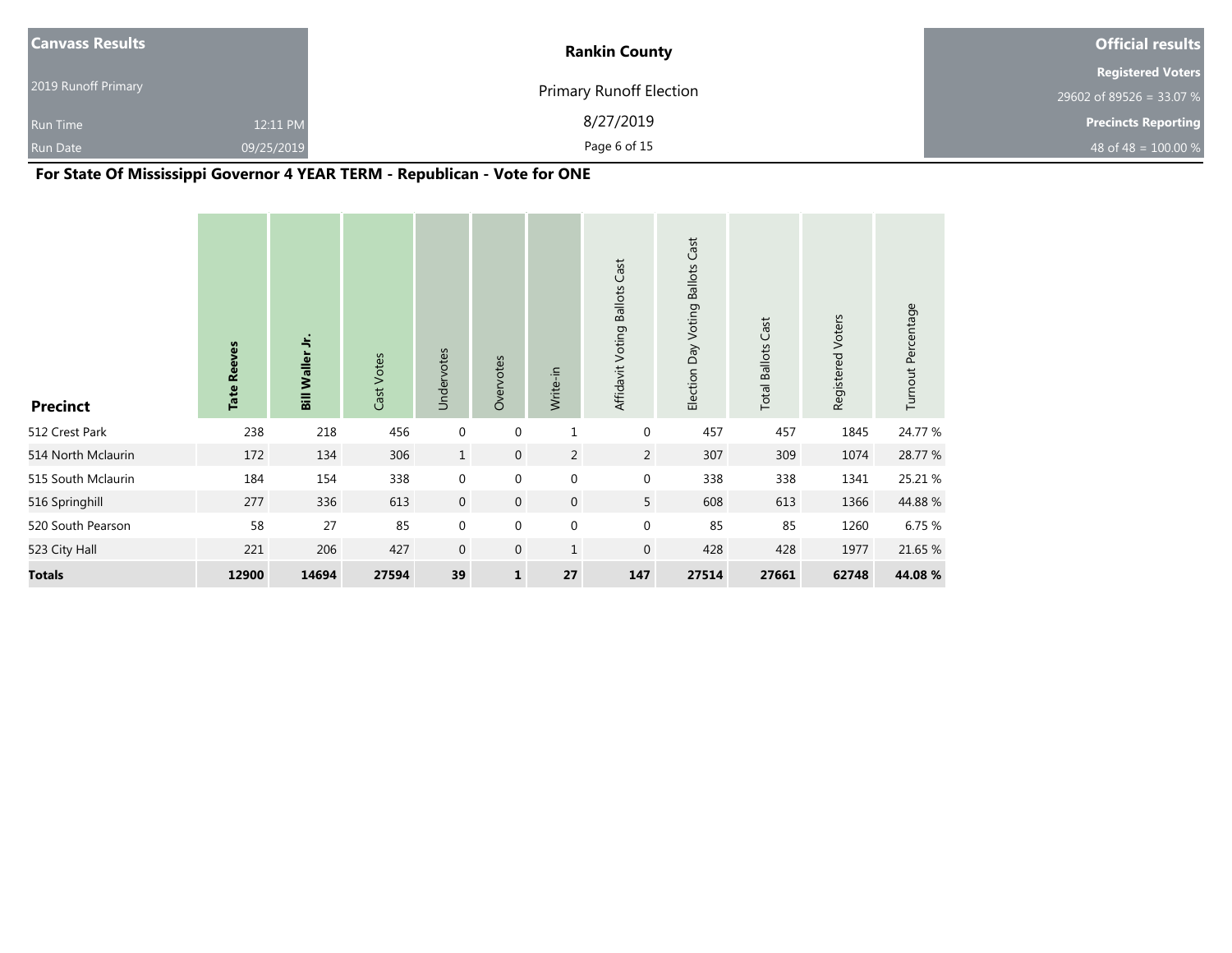| <b>Canvass Results</b> |            | <b>Rankin County</b>           | <b>Official results</b>    |
|------------------------|------------|--------------------------------|----------------------------|
|                        |            |                                | <b>Registered Voters</b>   |
| 2019 Runoff Primary    |            | <b>Primary Runoff Election</b> | 29602 of 89526 = 33.07 %   |
| <b>Run Time</b>        | 12:11 PM   | 8/27/2019                      | <b>Precincts Reporting</b> |
| <b>Run Date</b>        | 09/25/2019 | Page 7 of 15                   | 48 of 48 = $100.00 %$      |

# **For State Of Mississippi Attorney General 4 YEAR TERM - Republican - Vote for ONE**

| <b>Precinct</b>      | Lynn Fitch | Andy Taggart | Cast Votes | Undervotes     | Overvotes        | Write-in         | Affidavit Voting Ballots Cast | Election Day Voting Ballots Cast | <b>Total Ballots Cast</b> | Registered Voters | Turnout Percentage |
|----------------------|------------|--------------|------------|----------------|------------------|------------------|-------------------------------|----------------------------------|---------------------------|-------------------|--------------------|
| 109 West Pearl       | 108        | 130          | 238        | 8              | $\mathbf 0$      | $\boldsymbol{0}$ | 4                             | 242                              | 246                       | 1843              | 13.35 %            |
| 110 Clear Branch     | 135        | 169          | 304        | $\overline{3}$ | $\mathbf 0$      | $\boldsymbol{0}$ | $\mathbf{1}$                  | 306                              | 307                       | 966               | 31.78 %            |
| 111 Cleary           | 302        | 415          | 717        | 14             | 0                | $\boldsymbol{0}$ | 3                             | 728                              | 731                       | 1850              | 39.51 %            |
| 112 East Steen Creek | 341        | 528          | 869        | 9              | $\boldsymbol{0}$ | $\mathbf 1$      | $\boldsymbol{0}$              | 879                              | 879                       | $\boldsymbol{0}$  | $0.00~\%$          |
| 113 Mountain Creek   | 83         | 115          | 198        | $\overline{2}$ | $\boldsymbol{0}$ | $\boldsymbol{0}$ | 3                             | 197                              | 200                       | 553               | 36.17%             |
| 114 North Richland   | 185        | 232          | 417        | $\mathsf{3}$   | $\boldsymbol{0}$ | $\boldsymbol{0}$ | $\overline{2}$                | 418                              | 420                       | 1737              | 24.18 %            |
| 115 South Richland   | 356        | 365          | 721        | 3              | $\boldsymbol{0}$ | $\boldsymbol{0}$ | 3                             | 721                              | 724                       | 3265              | 22.17 %            |
| 116 Star             | 147        | 179          | 326        | $\overline{4}$ | $\pmb{0}$        | $\boldsymbol{0}$ | $\overline{2}$                | 328                              | 330                       | 1062              | 31.07 %            |
| 118 West Steen Creek | 374        | 423          | 797        | 5              | $\boldsymbol{0}$ | $\boldsymbol{0}$ | 4                             | 798                              | 802                       | 2653              | 30.23 %            |
| 119 Briar Hill       | 120        | 119          | 239        | $\overline{c}$ | $\boldsymbol{0}$ | $\mathbf 1$      | $\mathbf{1}$                  | 241                              | 242                       | 926               | 26.13 %            |
| 209 Grant's Ferry    | 377        | 637          | 1014       | 14             | $\boldsymbol{0}$ | $\boldsymbol{0}$ | 6                             | 1022                             | 1028                      | 3257              | 31.56 %            |
| 212 Fannin           | 272        | 416          | 688        | 8              | $\pmb{0}$        | $\mathbf{1}$     | 5                             | 692                              | 697                       | $\mathbf 0$       | $0.00 \%$          |
| 215 Castlewoods East | 378        | 584          | 962        | 6              | $\mathbf{1}$     | $\mathbf{1}$     | 6                             | 964                              | 970                       | $\mathbf 0$       | 0.00 %             |
| 216 Castlewoods West | 358        | 605          | 963        | 16             | $\boldsymbol{0}$ | $\boldsymbol{0}$ | 6                             | 973                              | 979                       | 0                 | 0.00 %             |
| 218 Reservoir East   | 258        | 457          | 715        | 5              | $\pmb{0}$        | $\boldsymbol{0}$ | 3                             | 717                              | 720                       | 1634              | 44.06 %            |
| 219 Reservoir West   | 250        | 385          | 635        | 10             | $\boldsymbol{0}$ | $\overline{2}$   | 5                             | 642                              | 647                       | 1882              | 34.38 %            |
| 220 Northshore       | 391        | 614          | 1005       | 6              | 0                | $\mathbf{1}$     | 6                             | 1006                             | 1012                      | 2641              | 38.32 %            |
| 221 Lakeland         | 134        | 213          | 347        | $6\,$          | $\boldsymbol{0}$ | $\mathbf{1}$     | $\mathbf{1}$                  | 353                              | 354                       | 997               | 35.51 %            |
| 307 Antioch-Mayton   | 78         | 126          | 204        | $1\,$          | $\boldsymbol{0}$ | $\boldsymbol{0}$ | $\boldsymbol{0}$              | 205                              | 205                       | 0                 | 0.00%              |
| 308 Johns            | 99         | 151          | 250        | $\overline{2}$ | $\boldsymbol{0}$ | $\boldsymbol{0}$ | $\boldsymbol{0}$              | 252                              | 252                       | 0                 | $0.00 \%$          |
| 310 Cato             | 153        | 222          | 375        | 4              | 0                | $\boldsymbol{0}$ | 0                             | 379                              | 379                       | 1139              | 33.27 %            |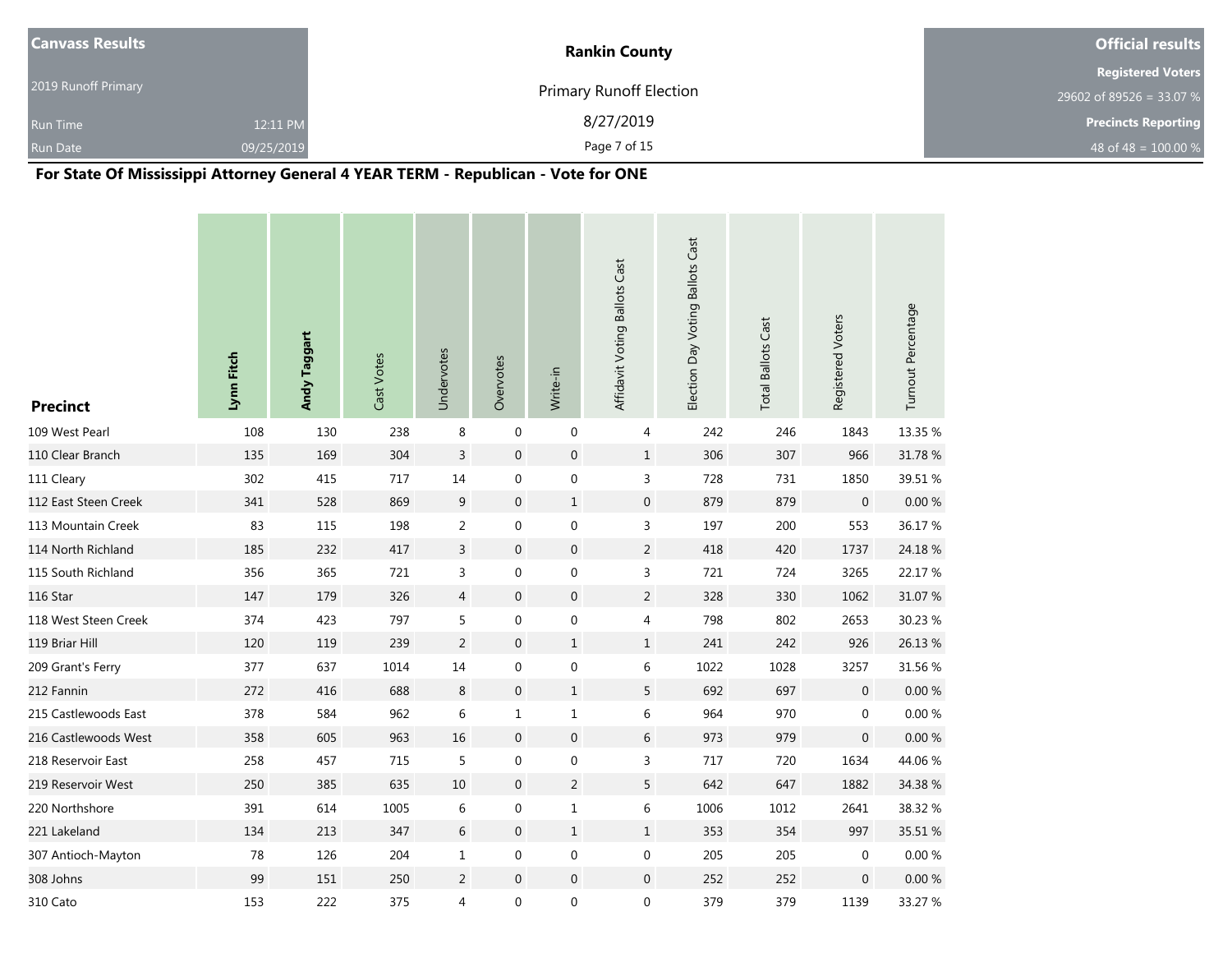| <b>Canvass Results</b> |            | <b>Rankin County</b>           | <b>Official results</b>    |
|------------------------|------------|--------------------------------|----------------------------|
|                        |            |                                | <b>Registered Voters</b>   |
| 2019 Runoff Primary    |            | <b>Primary Runoff Election</b> | 29602 of 89526 = 33.07 %   |
| <b>Run Time</b>        | 12:11 PM   | 8/27/2019                      | <b>Precincts Reporting</b> |
| <b>Run Date</b>        | 09/25/2019 | Page 8 of 15                   | 48 of 48 = $100.00 %$      |

# **For State Of Mississippi Attorney General 4 YEAR TERM - Republican - Vote for ONE**

| <b>Precinct</b>        | Lynn Fitch | Andy Taggart | Cast Votes | Undervotes     | Overvotes        | Write-in         | Affidavit Voting Ballots Cast | Election Day Voting Ballots Cast | <b>Total Ballots Cast</b> | Registered Voters | Turnout Percentage |
|------------------------|------------|--------------|------------|----------------|------------------|------------------|-------------------------------|----------------------------------|---------------------------|-------------------|--------------------|
| 312 Dry Creek          | 136        | 147          | 283        | $\mathbf{1}$   | $\mathbf 0$      | $\boldsymbol{0}$ | $\mathbf{1}$                  | 283                              | 284                       | 1643              | 17.29 %            |
| 318 Puckett            | 114        | 139          | 253        | $\mathbf{1}$   | $\mathbf 1$      | $\mathbf 1$      | $\boldsymbol{0}$              | 256                              | 256                       | 687               | 37.26 %            |
| 321 South Brandon      | 138        | 196          | 334        | $\overline{4}$ | $\boldsymbol{0}$ | $\boldsymbol{0}$ | $\boldsymbol{0}$              | 338                              | 338                       | 1107              | 30.53 %            |
| 323 Greenfield         | 270        | 308          | 578        | 6              | $\boldsymbol{0}$ | $\mathbf 1$      | 3                             | 582                              | 585                       | 2823              | 20.72 %            |
| 324 Brandon Central    | 312        | 412          | 724        | 3              | $\boldsymbol{0}$ | $\mathbf{1}$     | $\mathsf{3}$                  | 725                              | 728                       | 1750              | 41.60 %            |
| 325 Highlands          | 206        | 237          | 443        | $\mathbf 1$    | $\boldsymbol{0}$ | $\boldsymbol{0}$ | $\mathbf{1}$                  | 443                              | 444                       | 2268              | 19.58 %            |
| 329 Brandon City Hall  | 591        | 745          | 1336       | 11             | $\boldsymbol{0}$ | $\overline{2}$   | 19                            | 1330                             | 1349                      | 4930              | 27.36 %            |
| 407 Pisgah             | 115        | 150          | 265        | 4              | $\boldsymbol{0}$ | $\boldsymbol{0}$ | $\boldsymbol{0}$              | 269                              | 269                       | 0                 | 0.00%              |
| 408 Oakdale            | 385        | 606          | 991        | 12             | $\boldsymbol{0}$ | $1\,$            | 15                            | 989                              | 1004                      | $\overline{0}$    | $0.00 \%$          |
| 409 Shiloh             | 39         | 84           | 123        | $\overline{c}$ | $\pmb{0}$        | $\boldsymbol{0}$ | $\pmb{0}$                     | 125                              | 125                       | 313               | 39.94 %            |
| 410 Crossroads         | 114        | 170          | 284        | $1\,$          | $\boldsymbol{0}$ | $\boldsymbol{0}$ | $\boldsymbol{0}$              | 285                              | 285                       | 628               | 45.38 %            |
| 411 Leesburg           | 132        | 178          | 310        | $\overline{2}$ | $\boldsymbol{0}$ | $\boldsymbol{0}$ | 3                             | 309                              | 312                       | $\boldsymbol{0}$  | 0.00 %             |
| 412 North Brandon      | 302        | 461          | 763        | 8              | $\boldsymbol{0}$ | $\mathbf{1}$     | 5                             | 767                              | 772                       | 2477              | 31.17 %            |
| 413 East Crossgates    | 491        | 816          | 1307       | 8              | 0                | $\overline{2}$   | 9                             | 1308                             | 1317                      | 2928              | 44.98%             |
| 414 Pelahatchie        | 307        | 364          | 671        | $\overline{4}$ | $\boldsymbol{0}$ | $\mathbf 1$      | $\overline{4}$                | 672                              | 676                       | $\mathbf 0$       | 0.00%              |
| 418 West Crossgates    | 383        | 556          | 939        | 13             | $\mathbf{1}$     | $\mathbf{1}$     | 5                             | 949                              | 954                       | 0                 | 0.00%              |
| 419 Northeast Brandon  | 387        | 623          | 1010       | 12             | $\mathbf{1}$     | $\mathbf 1$      | $\overline{2}$                | 1022                             | 1024                      | 2553              | 40.11%             |
| 506 Flowood Library    | 312        | 487          | 799        | 9              | $\boldsymbol{0}$ | $\mathbf 1$      | 0                             | 809                              | 809                       | 0                 | 0.00%              |
| 508 Eldorado           | 242        | 404          | 646        | 10             | $\boldsymbol{0}$ | $\boldsymbol{0}$ | $6\,$                         | 650                              | 656                       | 2302              | 28.50 %            |
| 509 Liberty            | 250        | 599          | 849        | 5              | $\boldsymbol{0}$ | $\mathbf{1}$     | $\overline{2}$                | 853                              | 855                       | 0                 | 0.00%              |
| 510 Cunningham Heights | 110        | 153          | 263        | $\mathbf{1}$   | $\mathbf 0$      | $\mathbf{1}$     | $\mathbf{1}$                  | 264                              | 265                       | 1071              | 24.74 %            |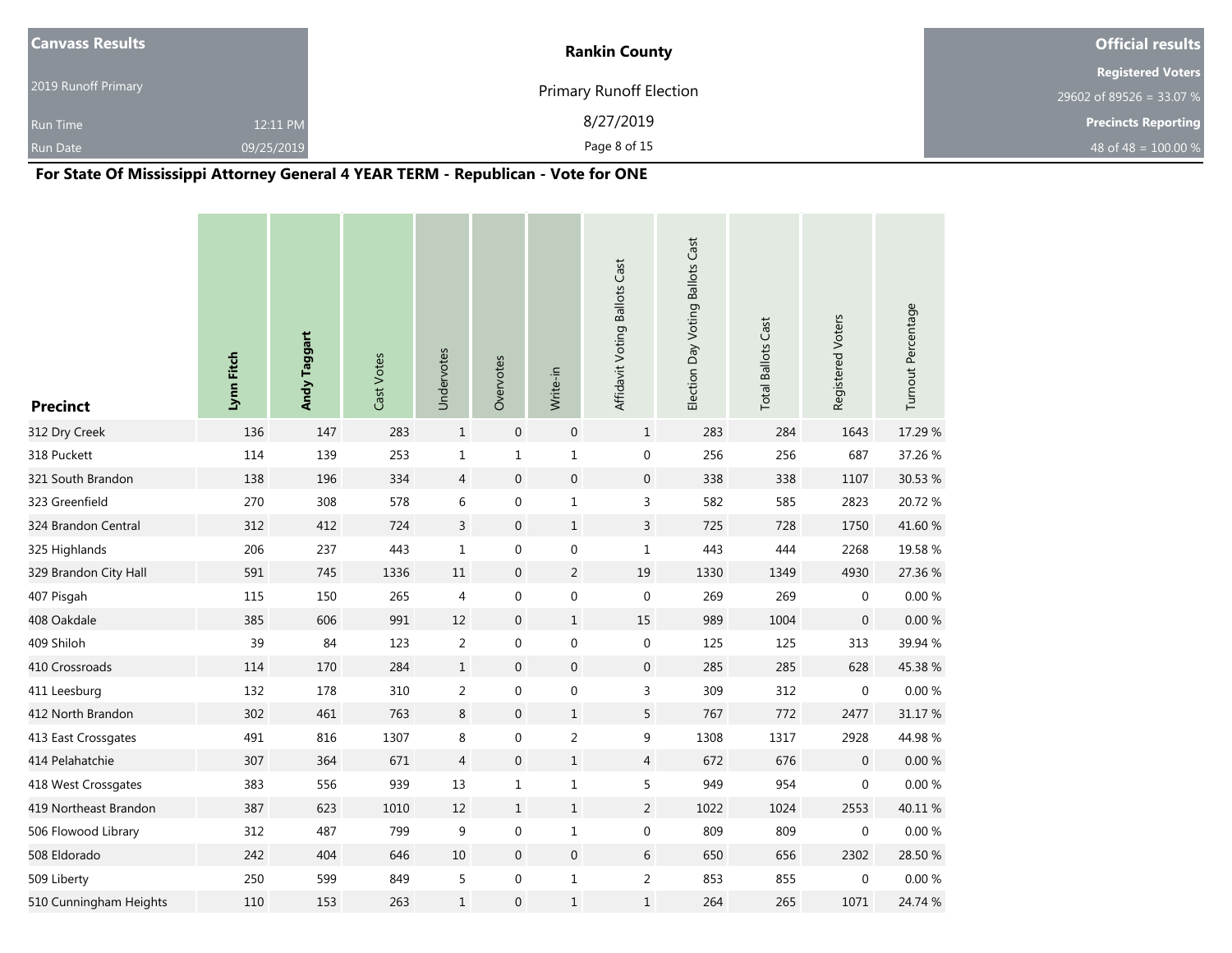| <b>Canvass Results</b> |            | <b>Rankin County</b>           | <b>Official results</b>    |
|------------------------|------------|--------------------------------|----------------------------|
|                        |            |                                | <b>Registered Voters</b>   |
| 2019 Runoff Primary    |            | <b>Primary Runoff Election</b> | 29602 of 89526 = 33.07 %   |
| <b>Run Time</b>        | 12:11 PM   | 8/27/2019                      | <b>Precincts Reporting</b> |
| <b>Run Date</b>        | 09/25/2019 | Page 9 of 15                   | 48 of 48 = $100.00 %$      |

# **For State Of Mississippi Attorney General 4 YEAR TERM - Republican - Vote for ONE**

| <b>Precinct</b>    | Fitch<br>Lynn | Andy Taggart | Cast Votes | Undervotes     | Overvotes    | Write-in         | Affidavit Voting Ballots Cast | Election Day Voting Ballots Cast | <b>Total Ballots Cast</b> | Registered Voters | Turnout Percentage |
|--------------------|---------------|--------------|------------|----------------|--------------|------------------|-------------------------------|----------------------------------|---------------------------|-------------------|--------------------|
| 512 Crest Park     | 207           | 245          | 452        | $\overline{4}$ | 0            | $\mathbf{1}$     | $\mathbf 0$                   | 457                              | 457                       | 1845              | 24.77 %            |
| 514 North Mclaurin | 142           | 164          | 306        | 3              | $\mathbf 0$  | $\boldsymbol{0}$ | $\overline{2}$                | 307                              | 309                       | 1074              | 28.77 %            |
| 515 South Mclaurin | 146           | 189          | 335        | 3              | 0            | $\mathbf 0$      | $\boldsymbol{0}$              | 338                              | 338                       | 1341              | 25.21 %            |
| 516 Springhill     | 244           | 364          | 608        | 5              | $\mathbf 0$  | $\mathbf 0$      | 5 <sup>5</sup>                | 608                              | 613                       | 1366              | 44.88%             |
| 520 South Pearson  | 42            | 43           | 85         | $\mathbf{0}$   | 0            | $\mathbf 0$      | $\mathbf 0$                   | 85                               | 85                        | 1260              | 6.75 %             |
| 523 City Hall      | 200           | 226          | 426        | $\overline{2}$ | $\mathbf{0}$ | $\boldsymbol{0}$ | $\mathbf 0$                   | 428                              | 428                       | 1977              | 21.65 %            |
| <b>Totals</b>      | 11216         | 16151        | 27367      | 266            | 4            | 24               | 147                           | 27514                            | 27661                     | 62748             | 44.08 %            |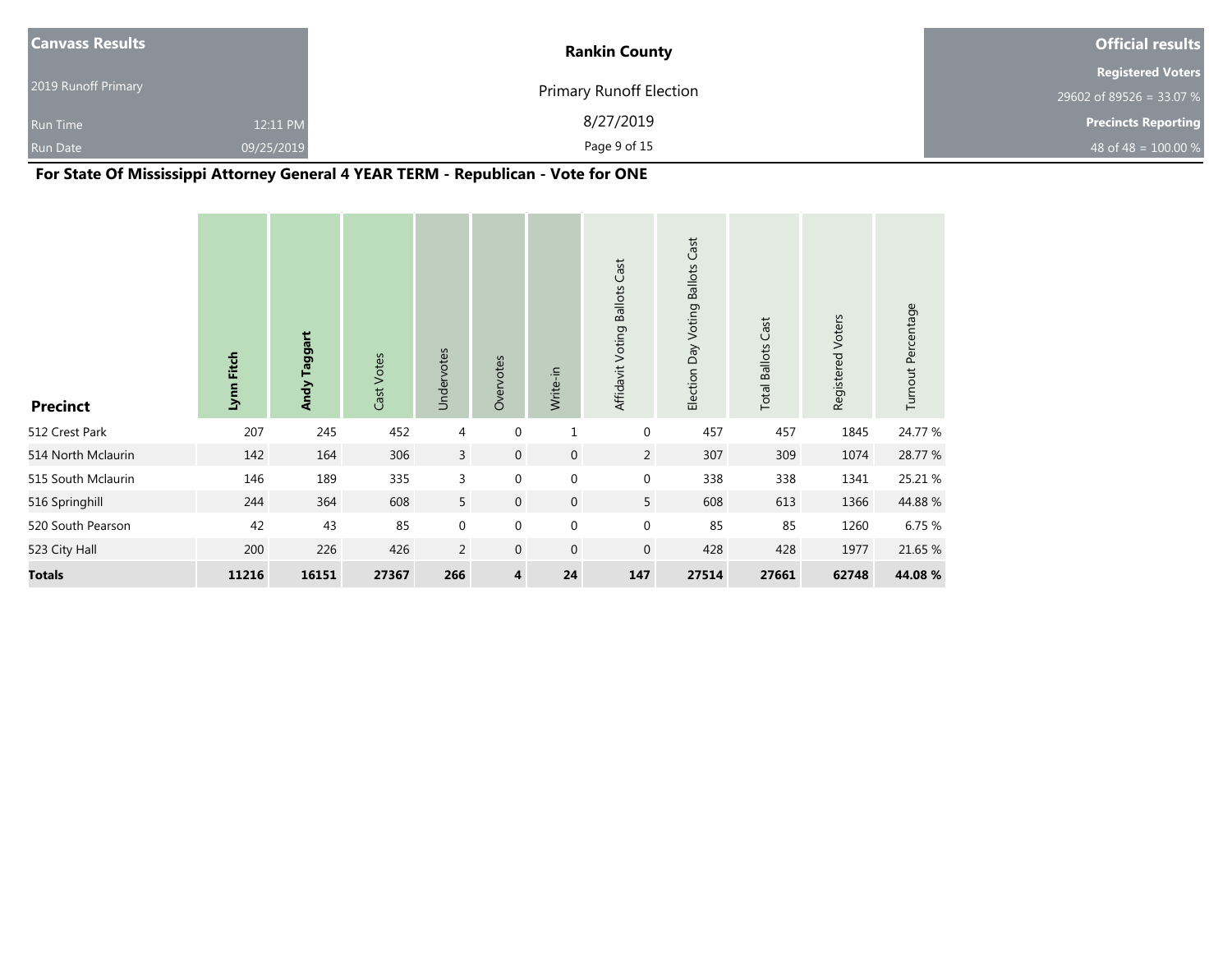| <b>Canvass Results</b> |            | <b>Rankin County</b>           | <b>Official results</b>    |
|------------------------|------------|--------------------------------|----------------------------|
|                        |            |                                | <b>Registered Voters</b>   |
| 2019 Runoff Primary    |            | <b>Primary Runoff Election</b> | 29602 of 89526 = 33.07 %   |
| <b>Run Time</b>        | 12:11 PM   | 8/27/2019                      | <b>Precincts Reporting</b> |
| <b>Run Date</b>        | 09/25/2019 | Page 10 of 15                  | 48 of 48 = $100.00\%$      |

# **For Rankin Tax Collector 4 YEAR TERM - Republican - Vote for ONE**

| <b>Precinct</b>      | Michelle Denham | Caroline Gilbert | Cast Votes | Undervotes     | Overvotes        | Write-in         | Affidavit Voting Ballots Cast | Election Day Voting Ballots Cast | <b>Total Ballots Cast</b> | Registered Voters | Turnout Percentage |
|----------------------|-----------------|------------------|------------|----------------|------------------|------------------|-------------------------------|----------------------------------|---------------------------|-------------------|--------------------|
| 109 West Pearl       | 107             | 123              | 230        | 16             | $\mathbf 0$      | $\boldsymbol{0}$ | 4                             | 242                              | 246                       | 1843              | 13.35 %            |
| 110 Clear Branch     | 169             | 131              | 300        | $\,$ 6 $\,$    | $\boldsymbol{0}$ | $\,1$            | $\mathbf{1}$                  | 306                              | 307                       | 966               | 31.78 %            |
| 111 Cleary           | 423             | 270              | 693        | 36             | $\pmb{0}$        | $\overline{2}$   | 3                             | 728                              | 731                       | 1850              | 39.51 %            |
| 112 East Steen Creek | 485             | 361              | 846        | 31             | $\boldsymbol{0}$ | $\sqrt{2}$       | $\boldsymbol{0}$              | 879                              | 879                       | $\mathbf 0$       | $0.00 \%$          |
| 113 Mountain Creek   | 134             | 54               | 188        | 12             | $\pmb{0}$        | $\boldsymbol{0}$ | 3                             | 197                              | 200                       | 553               | 36.17%             |
| 114 North Richland   | 311             | 99               | 410        | 10             | $\pmb{0}$        | $\boldsymbol{0}$ | $\overline{2}$                | 418                              | 420                       | 1737              | 24.18%             |
| 115 South Richland   | 566             | 146              | 712        | $11\,$         | $\boldsymbol{0}$ | $\mathbf{1}$     | 3                             | 721                              | 724                       | 3265              | 22.17 %            |
| 116 Star             | 163             | 156              | 319        | 10             | $\mathbf 0$      | $\mathbf 1$      | $\overline{c}$                | 328                              | 330                       | 1062              | 31.07 %            |
| 118 West Steen Creek | 463             | 319              | 782        | 19             | $\boldsymbol{0}$ | $\mathbf 1$      | 4                             | 798                              | 802                       | 2653              | 30.23 %            |
| 119 Briar Hill       | 153             | 86               | 239        | $\overline{3}$ | $\pmb{0}$        | $\boldsymbol{0}$ | $1\,$                         | 241                              | 242                       | 926               | 26.13 %            |
| 209 Grant's Ferry    | 392             | 575              | 967        | 58             | $\mathbf 0$      | $\mathsf{3}$     | 6                             | 1022                             | 1028                      | 3257              | 31.56 %            |
| 212 Fannin           | 226             | 433              | 659        | 35             | $\pmb{0}$        | $\mathsf 3$      | 5                             | 692                              | 697                       | $\mathbf 0$       | $0.00\ \%$         |
| 215 Castlewoods East | 308             | 608              | 916        | 53             | $\pmb{0}$        | $\mathbf{1}$     | 6                             | 964                              | 970                       | $\mathbf 0$       | $0.00\ \%$         |
| 216 Castlewoods West | 369             | 543              | 912        | 66             | $\mathbf 0$      | $\mathbf{1}$     | 6                             | 973                              | 979                       | $\mathbf 0$       | 0.00%              |
| 218 Reservoir East   | 236             | 416              | 652        | 67             | $\boldsymbol{0}$ | $\mathbf{1}$     | 3                             | 717                              | 720                       | 1634              | 44.06 %            |
| 219 Reservoir West   | 278             | 325              | 603        | 41             | $\mathbf 0$      | $\mathsf{3}$     | 5                             | 642                              | 647                       | 1882              | 34.38 %            |
| 220 Northshore       | 403             | 526              | 929        | 82             | $\boldsymbol{0}$ | $\mathbf 1$      | 6                             | 1006                             | 1012                      | 2641              | 38.32 %            |
| 221 Lakeland         | 142             | 184              | 326        | 25             | $\boldsymbol{0}$ | $\mathsf{3}$     | $\mathbf{1}$                  | 353                              | 354                       | 997               | 35.51 %            |
| 307 Antioch-Mayton   | $90\,$          | 110              | 200        | 3              | $\boldsymbol{0}$ | $\mathsf{2}\,$   | $\boldsymbol{0}$              | 205                              | 205                       | $\pmb{0}$         | $0.00~\%$          |
| 308 Johns            | 96              | 151              | 247        | 5              | $\boldsymbol{0}$ | $\mathbf 0$      | $\mathbf 0$                   | 252                              | 252                       | $\mathbf 0$       | $0.00\ \%$         |
| 310 Cato             | 148             | 216              | 364        | 14             | $\mathbf 0$      | $1\,$            | 0                             | 379                              | 379                       | 1139              | 33.27 %            |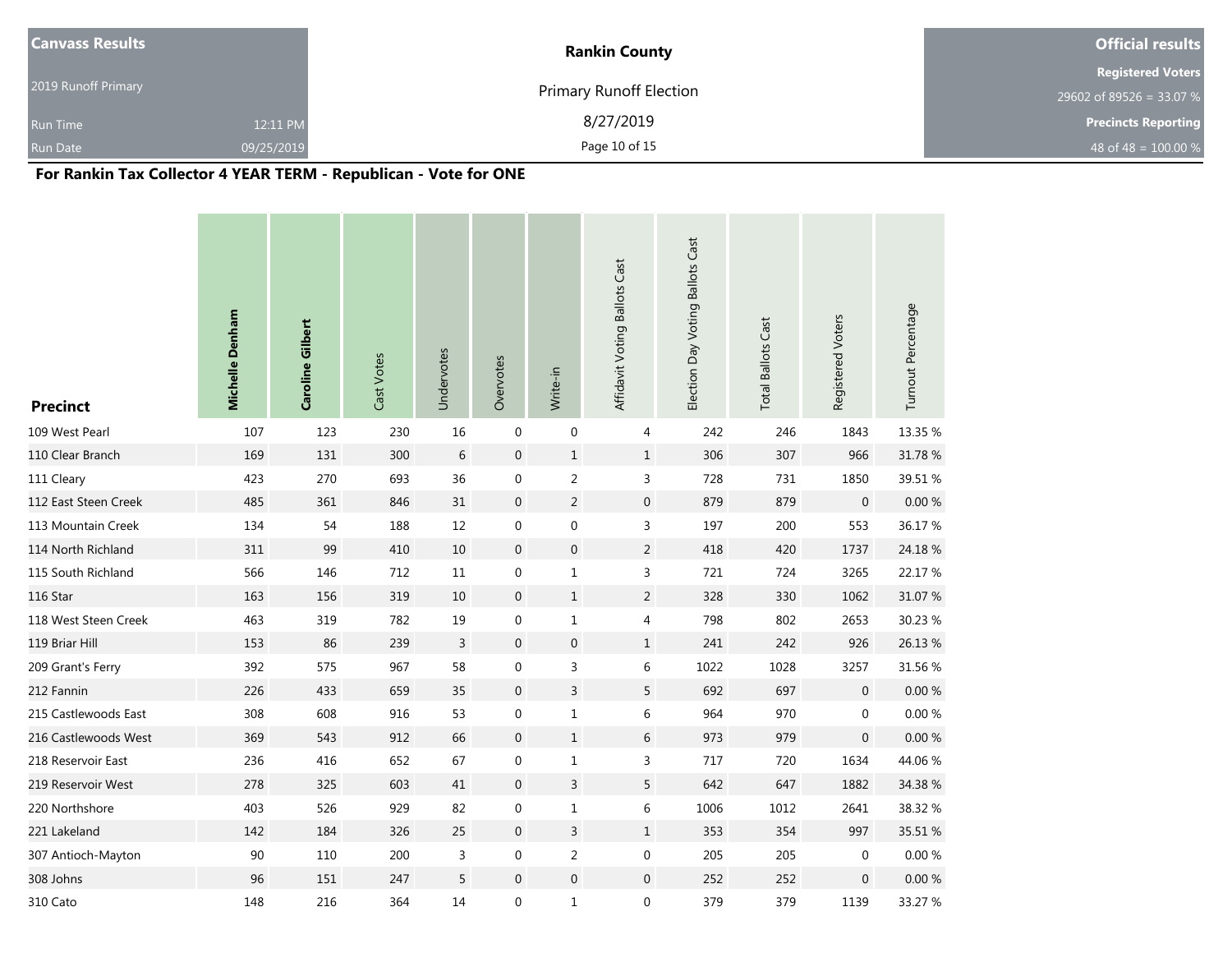| <b>Canvass Results</b> |            | <b>Rankin County</b>           | <b>Official results</b>    |
|------------------------|------------|--------------------------------|----------------------------|
|                        |            |                                | <b>Registered Voters</b>   |
| 2019 Runoff Primary    |            | <b>Primary Runoff Election</b> | 29602 of 89526 = 33.07 %   |
| <b>Run Time</b>        | 12:11 PM   | 8/27/2019                      | <b>Precincts Reporting</b> |
| <b>Run Date</b>        | 09/25/2019 | Page 11 of 15                  | 48 of 48 = $100.00\%$      |

# **For Rankin Tax Collector 4 YEAR TERM - Republican - Vote for ONE**

| <b>Precinct</b>        | Michelle Denham | Caroline Gilbert | Cast Votes | Undervotes     | Overvotes        | Write-in                  | Affidavit Voting Ballots Cast | Election Day Voting Ballots Cast | <b>Total Ballots Cast</b> | Registered Voters | Turnout Percentage |
|------------------------|-----------------|------------------|------------|----------------|------------------|---------------------------|-------------------------------|----------------------------------|---------------------------|-------------------|--------------------|
| 312 Dry Creek          | 161             | 114              | 275        | 8              | $\mathbf 0$      | $\mathbf{1}$              | $\mathbf{1}$                  | 283                              | 284                       | 1643              | 17.29 %            |
| 318 Puckett            | 103             | 145              | 248        | $\sqrt{5}$     | $\boldsymbol{0}$ | $\ensuremath{\mathsf{3}}$ | 0                             | 256                              | 256                       | 687               | 37.26 %            |
| 321 South Brandon      | 141             | 186              | 327        | $11\,$         | $\boldsymbol{0}$ | $\mathbf 0$               | $\boldsymbol{0}$              | 338                              | 338                       | 1107              | 30.53 %            |
| 323 Greenfield         | 213             | 352              | 565        | 19             | $\boldsymbol{0}$ | $1\,$                     | 3                             | 582                              | 585                       | 2823              | 20.72 %            |
| 324 Brandon Central    | 220             | 491              | 711        | 17             | $\mathbf 0$      | $\mathbf{0}$              | $\overline{3}$                | 725                              | 728                       | 1750              | 41.60 %            |
| 325 Highlands          | 193             | 233              | 426        | 15             | $\boldsymbol{0}$ | $\mathsf 3$               | $\mathbf 1$                   | 443                              | 444                       | 2268              | 19.58 %            |
| 329 Brandon City Hall  | 373             | 929              | 1302       | 40             | $\mathbf{1}$     | 6                         | $19\,$                        | 1330                             | 1349                      | 4930              | 27.36 %            |
| 407 Pisgah             | 113             | 146              | 259        | 10             | $\boldsymbol{0}$ | $\boldsymbol{0}$          | $\boldsymbol{0}$              | 269                              | 269                       | $\mathbf 0$       | $0.00\ \%$         |
| 408 Oakdale            | 355             | 592              | 947        | 55             | $\mathbf 0$      | $\overline{2}$            | 15                            | 989                              | 1004                      | $\boldsymbol{0}$  | $0.00 \%$          |
| 409 Shiloh             | 50              | 69               | 119        | 6              | $\mathbf 0$      | $\boldsymbol{0}$          | 0                             | 125                              | 125                       | 313               | 39.94 %            |
| 410 Crossroads         | 120             | 162              | 282        | $\overline{3}$ | $\boldsymbol{0}$ | $\boldsymbol{0}$          | $\boldsymbol{0}$              | 285                              | 285                       | 628               | 45.38%             |
| 411 Leesburg           | 147             | 153              | 300        | 10             | $\mathbf 0$      | $\overline{c}$            | 3                             | 309                              | 312                       | $\mathbf 0$       | 0.00%              |
| 412 North Brandon      | 247             | 488              | 735        | 35             | $\mathbf 0$      | $\overline{2}$            | 5                             | 767                              | 772                       | 2477              | 31.17 %            |
| 413 East Crossgates    | 404             | 863              | 1267       | 47             | 0                | 3                         | 9                             | 1308                             | 1317                      | 2928              | 44.98%             |
| 414 Pelahatchie        | 262             | 390              | 652        | 23             | $\mathbf 0$      | $1\,$                     | $\overline{4}$                | 672                              | 676                       | $\mathbf 0$       | $0.00\ \%$         |
| 418 West Crossgates    | 307             | 596              | 903        | 48             | $\boldsymbol{0}$ | 3                         | 5                             | 949                              | 954                       | $\boldsymbol{0}$  | 0.00%              |
| 419 Northeast Brandon  | 262             | 736              | 998        | 23             | $\overline{2}$   | $\mathbf{1}$              | $\overline{2}$                | 1022                             | 1024                      | 2553              | 40.11 %            |
| 506 Flowood Library    | 330             | 410              | 740        | 67             | $\boldsymbol{0}$ | $\overline{2}$            | 0                             | 809                              | 809                       | $\mathbf 0$       | $0.00 \%$          |
| 508 Eldorado           | 239             | 373              | 612        | 40             | $\mathbf 0$      | $\overline{4}$            | 6                             | 650                              | 656                       | 2302              | 28.50 %            |
| 509 Liberty            | 299             | 479              | 778        | 71             | $\pmb{0}$        | 6                         | 2                             | 853                              | 855                       | $\mathbf 0$       | $0.00 \%$          |
| 510 Cunningham Heights | 126             | 130              | 256        | $\overline{7}$ | $\mathbf 0$      | $\sqrt{2}$                | $\mathbf 1$                   | 264                              | 265                       | 1071              | 24.74 %            |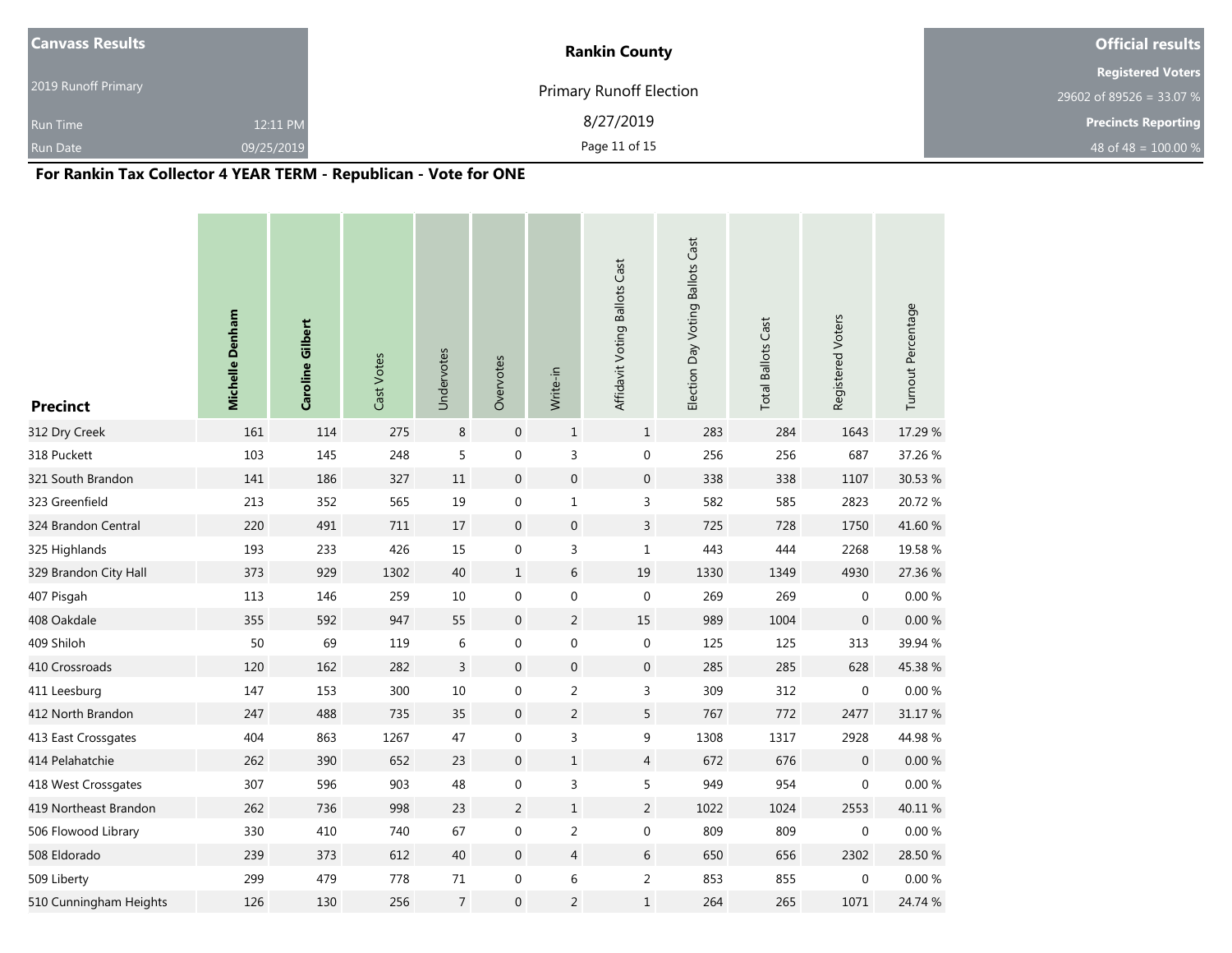| <b>Canvass Results</b> |            | <b>Rankin County</b>           | <b>Official results</b>    |
|------------------------|------------|--------------------------------|----------------------------|
|                        |            |                                | <b>Registered Voters</b>   |
| 2019 Runoff Primary    |            | <b>Primary Runoff Election</b> | 29602 of 89526 = 33.07 %   |
| <b>Run Time</b>        | 12:11 PM   | 8/27/2019                      | <b>Precincts Reporting</b> |
| Run Date               | 09/25/2019 | Page 12 of 15                  | 48 of 48 = $100.00\%$      |

# **For Rankin Tax Collector 4 YEAR TERM - Republican - Vote for ONE**

| <b>Precinct</b>    | Michelle Denham | Caroline Gilbert | Cast Votes | Undervotes     | Overvotes      | Write-in         | Affidavit Voting Ballots Cast | Cast<br>Election Day Voting Ballots | <b>Total Ballots Cast</b> | Registered Voters | Turnout Percentage |
|--------------------|-----------------|------------------|------------|----------------|----------------|------------------|-------------------------------|-------------------------------------|---------------------------|-------------------|--------------------|
| 512 Crest Park     | 210             | 236              | 446        | 10             | $\mathbf 0$    | $\mathbf{1}$     | $\boldsymbol{0}$              | 457                                 | 457                       | 1845              | 24.77 %            |
| 514 North Mclaurin | 165             | 128              | 293        | 14             | $\overline{2}$ | $\mathbf 0$      | $\overline{2}$                | 307                                 | 309                       | 1074              | 28.77 %            |
| 515 South Mclaurin | 158             | 171              | 329        | 9              | $\mathbf 0$    | $\mathbf 0$      | $\boldsymbol{0}$              | 338                                 | 338                       | 1341              | 25.21 %            |
| 516 Springhill     | 245             | 345              | 590        | 23             | $\overline{0}$ | $\mathbf 0$      | 5 <sup>5</sup>                | 608                                 | 613                       | 1366              | 44.88%             |
| 520 South Pearson  | 38              | 45               | 83         | $\overline{2}$ | $\mathbf 0$    | $\boldsymbol{0}$ | $\boldsymbol{0}$              | 85                                  | 85                        | 1260              | 6.75 %             |
| 523 City Hall      | 162             | 253              | 415        | 12             | $\mathbf{0}$   | $\mathbf{1}$     | $\mathbf 0$                   | 428                                 | 428                       | 1977              | 21.65 %            |
| <b>Totals</b>      | 11305           | 15047            | 26352      | 1233           | 5              | 71               | 147                           | 27514                               | 27661                     | 62748             | 44.08 %            |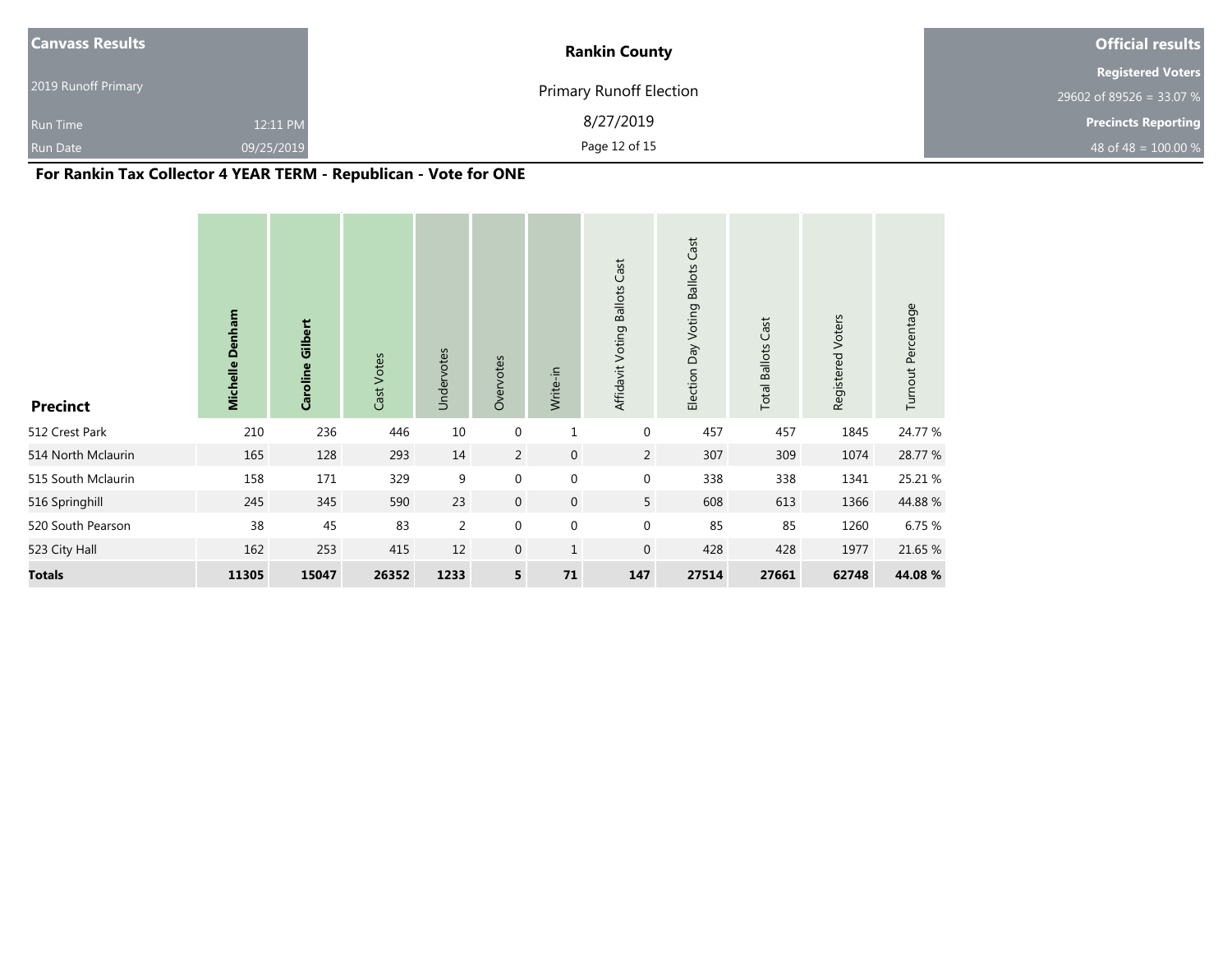| <b>Canvass Results</b> |            | <b>Rankin County</b>           | <b>Official results</b>    |  |  |
|------------------------|------------|--------------------------------|----------------------------|--|--|
|                        |            |                                | <b>Registered Voters</b>   |  |  |
| 2019 Runoff Primary    |            | <b>Primary Runoff Election</b> | 29602 of 89526 = 33.07 %   |  |  |
| <b>Run Time</b>        | 12:11 PM   | 8/27/2019                      | <b>Precincts Reporting</b> |  |  |
| <b>Run Date</b>        | 09/25/2019 | Page 13 of 15                  | 48 of 48 = $100.00\%$      |  |  |

# **For Justice Court Judge District 2 Justice Court Judge District 2 4 YEAR TERM - Republican - Vote for ONE**

| <b>Precinct</b>      | <b>Bo Agnew</b> | <b>Tommy Whitfield</b> | Cast Votes | Undervotes | Overvotes      | Write-in         | Affidavit Voting Ballots Cast | Election Day Voting Ballots Cast | <b>Total Ballots Cast</b> | Registered Voters | Turnout Percentage |
|----------------------|-----------------|------------------------|------------|------------|----------------|------------------|-------------------------------|----------------------------------|---------------------------|-------------------|--------------------|
| 209 Grant's Ferry    | 551             | 430                    | 981        | 45         | $\mathbf 0$    | $\overline{c}$   | 6                             | 1022                             | 1028                      | 3257              | 31.56 %            |
| 215 Castlewoods East | 437             | 500                    | 937        | 32         | $\mathbf 0$    | $\mathbf{1}$     | 6                             | 964                              | 970                       | $\mathbf 0$       | 0.00%              |
| 216 Castlewoods West | 595             | 338                    | 933        | 45         | $\mathbf 0$    | $\mathbf 1$      | 6                             | 973                              | 979                       | $\mathbf 0$       | $0.00\ \%$         |
| 218 Reservoir East   | 396             | 272                    | 668        | 49         | $\mathbf 0$    | 3                | 3                             | 717                              | 720                       | 1634              | 44.06%             |
| 219 Reservoir West   | 405             | 217                    | 622        | 25         | 0              | $\mathbf 0$      | 5                             | 642                              | 647                       | 1882              | 34.38 %            |
| 221 Lakeland         | 263             | 79                     | 342        | 11         | $\overline{0}$ | $\mathbf{1}$     | $\mathbf{1}$                  | 353                              | 354                       | 997               | 35.51 %            |
| 412 North Brandon    | 141             | 118                    | 259        | 23         | $\mathbf 0$    | 3                | $\mathbf 0$                   | 285                              | 285                       | $\mathbf 0$       | $0.00\ \%$         |
| 506 Flowood Library  | 531             | 232                    | 763        | 44         | $\mathbf 0$    | $\overline{2}$   | $\boldsymbol{0}$              | 809                              | 809                       | $\mathbf 0$       | $0.00 \%$          |
| 508 Eldorado         | 270             | 214                    | 484        | 48         | $\mathbf 0$    | $\overline{c}$   | 6                             | 528                              | 534                       | 2302              | 23.20 %            |
| 509 Liberty          | 476             | 231                    | 707        | 45         | $\mathbf{0}$   | $\overline{4}$   | $\overline{2}$                | 754                              | 756                       | $\overline{0}$    | 0.00%              |
| 512 Crest Park       | 248             | 195                    | 443        | 14         | 0              | $\boldsymbol{0}$ | $\boldsymbol{0}$              | 457                              | 457                       | 1845              | 24.77 %            |
| 514 North Mclaurin   | 116             | 107                    | 223        | 14         | $\overline{0}$ | $\mathbf{1}$     | 2                             | 236                              | 238                       | 1074              | 22.16 %            |
| <b>Totals</b>        | 4429            | 2933                   | 7362       | 395        | $\mathbf 0$    | 20               | 37                            | 7740                             | 7777                      | 12991             | 59.86 %            |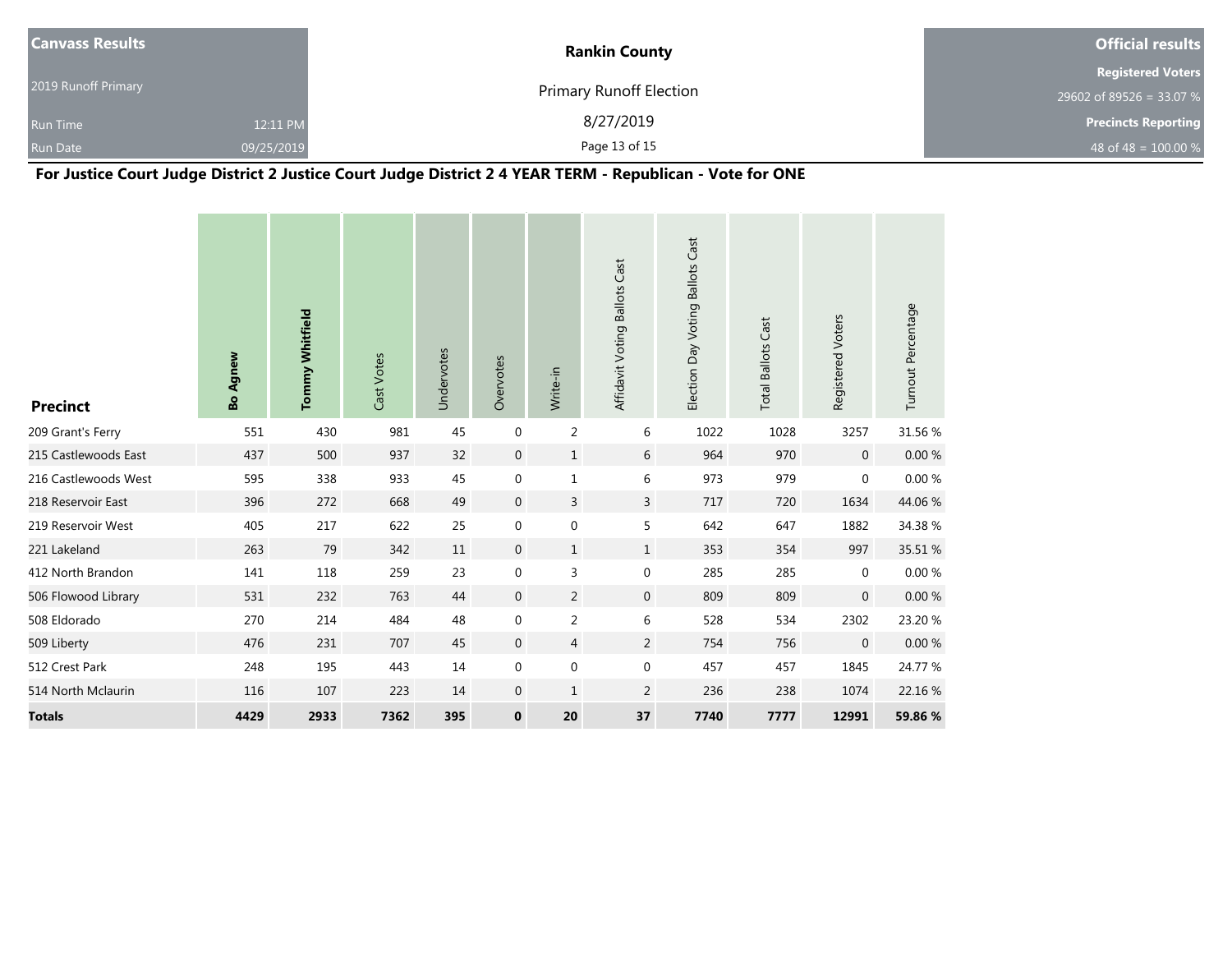| <b>Canvass Results</b> |            | <b>Rankin County</b>           | <b>Official results</b>    |  |  |
|------------------------|------------|--------------------------------|----------------------------|--|--|
|                        |            |                                | <b>Registered Voters</b>   |  |  |
| 2019 Runoff Primary    |            | <b>Primary Runoff Election</b> | 29602 of 89526 = 33.07 %   |  |  |
| <b>Run Time</b>        | 12:11 PM   | 8/27/2019                      | <b>Precincts Reporting</b> |  |  |
| <b>Run Date</b>        | 09/25/2019 | Page 14 of 15                  | 48 of 48 = $100.00\%$      |  |  |

# **For Justice Court Judge District 4 Justice Court Judge District 04 4 YEAR TERM - Republican - Vote for ONE**

| <b>Precinct</b>       | Whitney McKay Adams | Jeffrey K. McDaniel | Cast Votes | Undervotes     | Overvotes               | Write-in         | Affidavit Voting Ballots Cast | Election Day Voting Ballots Cast | <b>Total Ballots Cast</b> | Registered Voters | Turnout Percentage |
|-----------------------|---------------------|---------------------|------------|----------------|-------------------------|------------------|-------------------------------|----------------------------------|---------------------------|-------------------|--------------------|
| 212 Fannin            | 259                 | 420                 | 679        | 16             | $\mathbf{1}$            | $\mathbf{1}$     | 5                             | 692                              | 697                       | $\mathbf{0}$      | 0.00 %             |
| 220 Northshore        | 351                 | 611                 | 962        | 50             | $\overline{0}$          | $\boldsymbol{0}$ | 6                             | 1006                             | 1012                      | 2641              | 38.32 %            |
| 307 Antioch-Mayton    | 109                 | 94                  | 203        | $\overline{2}$ | $\boldsymbol{0}$        | $\boldsymbol{0}$ | $\boldsymbol{0}$              | 205                              | 205                       | $\boldsymbol{0}$  | $0.00\ \%$         |
| 324 Brandon Central   | 478                 | 228                 | 706        | 20             | $\boldsymbol{0}$        | $\overline{2}$   | $\overline{3}$                | 725                              | 728                       | 1750              | 41.60 %            |
| 407 Pisgah            | 108                 | 153                 | 261        | $\,8\,$        | $\boldsymbol{0}$        | $\boldsymbol{0}$ | $\boldsymbol{0}$              | 269                              | 269                       | $\mathbf 0$       | $0.00\ \%$         |
| 408 Oakdale           | 408                 | 570                 | 978        | 25             | $\overline{0}$          | $\mathbf{1}$     | 15                            | 989                              | 1004                      | $\mathbf 0$       | $0.00 \%$          |
| 409 Shiloh            | 79                  | 43                  | 122        | $\overline{2}$ | $\boldsymbol{0}$        | $1\,$            | $\boldsymbol{0}$              | 125                              | 125                       | 313               | 39.94 %            |
| 410 Crossroads        | 207                 | 78                  | 285        | $\mathbf 0$    | $\overline{0}$          | $\boldsymbol{0}$ | $\mathbf{0}$                  | 285                              | 285                       | 628               | 45.38%             |
| 411 Leesburg          | 203                 | 103                 | 306        | $\,6\,$        | 0                       | $\boldsymbol{0}$ | 3                             | 309                              | 312                       | $\boldsymbol{0}$  | $0.00\ \%$         |
| 412 North Brandon     | 249                 | 218                 | 467        | 20             | $\mathbf{0}$            | $\boldsymbol{0}$ | 5                             | 482                              | 487                       | 2477              | 19.66 %            |
| 413 East Crossgates   | 785                 | 484                 | 1269       | 46             | 0                       | $\overline{2}$   | 9                             | 1308                             | 1317                      | 2928              | 44.98%             |
| 414 Pelahatchie       | 448                 | 219                 | 667        | $\overline{7}$ | $\mathbf{1}$            | $\mathbf{1}$     | $\overline{4}$                | 672                              | 676                       | $\mathbf{0}$      | 0.00%              |
| 418 West Crossgates   | 555                 | 367                 | 922        | 29             | 0                       | $\overline{3}$   | 5                             | 949                              | 954                       | $\mathbf 0$       | 0.00 %             |
| 419 Northeast Brandon | 643                 | 365                 | 1008       | 16             | $\overline{0}$          | $\boldsymbol{0}$ | $\overline{2}$                | 1022                             | 1024                      | 2553              | 40.11%             |
| 508 Eldorado          | 90                  | 26                  | 116        | $\overline{4}$ | $\boldsymbol{0}$        | $\overline{2}$   | $\boldsymbol{0}$              | 122                              | 122                       | $\mathbf 0$       | 0.00%              |
| <b>Totals</b>         | 4972                | 3979                | 8951       | 251            | $\overline{\mathbf{c}}$ | 13               | 57                            | 9160                             | 9217                      | 13290             | 69.35 %            |